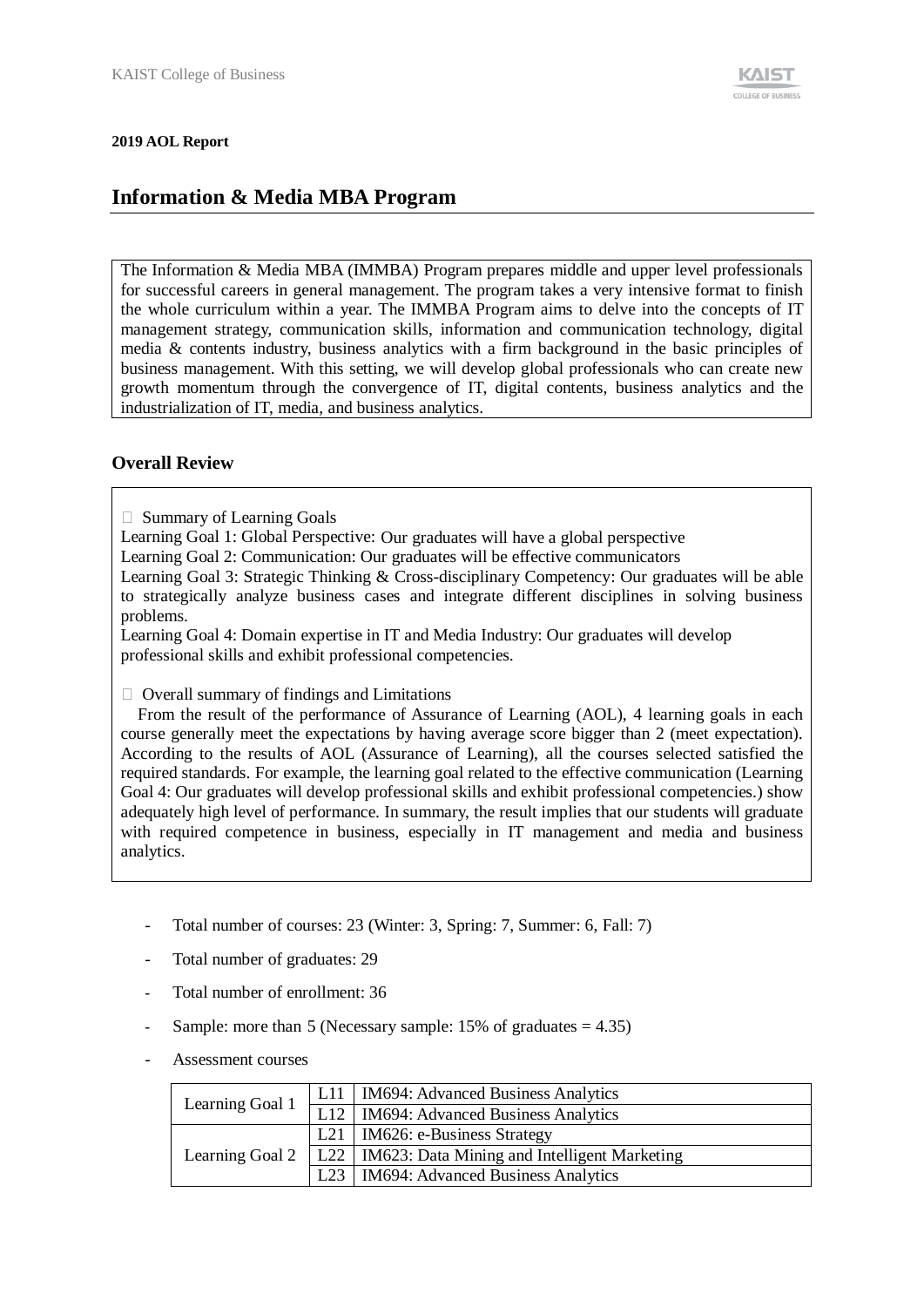|                 | L31   IM623: Data Mining and Intelligent Marketing              |
|-----------------|-----------------------------------------------------------------|
| Learning Goal 3 | L32 M694: Advanced Business Analytics                           |
|                 | L41   IM623: Data Mining and Intelligent Marketing              |
| Learning Goal 4 | $ \overline{L42} $ IM623: Data Mining and Intelligent Marketing |

#### <sup>U</sup>**Overview of Assessment**

| <b>Information &amp; Media MBA Program: Assessment Learning Goal 1</b>                                                            |                                        |                                                        |  |  |  |  |
|-----------------------------------------------------------------------------------------------------------------------------------|----------------------------------------|--------------------------------------------------------|--|--|--|--|
| Learning Goal 1 Global Perspective: Our graduates will have a global perspective                                                  |                                        |                                                        |  |  |  |  |
| <b>Learning Objective</b>                                                                                                         | <b>Sample</b>                          | <b>Methods</b>                                         |  |  |  |  |
| L11) Our students will<br>understand global business<br>issues and relate current<br>issues to emerging business<br>opportunities | Students enrolled in<br>$IM694 (N=37)$ | Course-embedded<br>assignment evaluation by<br>faculty |  |  |  |  |
| L12) Our students will have<br>command of business<br>English or other language of<br>major global market.                        | Students enrolled in<br>$IM694 (N=37)$ | Course-embedded<br>assignment evaluation by<br>faculty |  |  |  |  |
|                                                                                                                                   | <b>Findings</b>                        |                                                        |  |  |  |  |

The average scores for L11 and L12 are 2.20 and 2.24 respectively.

\* 1 (Fails to Meet Expectations) 2 (Meets Expectations) 3 (Exceed Expectation)

The ratio of students who received 3 points in all traits for L11 and L12 is 5.4% and16.2% respectively.

L11, L12 meet expectations successfully.

91.9% (34/37) of students meet expectations for L11. (No points lower than 2 for all traits in  $L11$ )

97.3% (36/37) of students meet expectations for L12. (No points lower than 2 for all traits in L12)

94.6% of the students (35/37) had enough ability in terms of global perspectives. They show great interest in this area and well informed about business analytics. (Trait 3 for L11).

5.4% of the students (2/37) have difficulty in adjusting for cultural differences. (Trait 4 for L11).

97.3% of the students (36/37) showed high level of confidence in analyzing diverse issues global firms face. (Trait 2 for L11)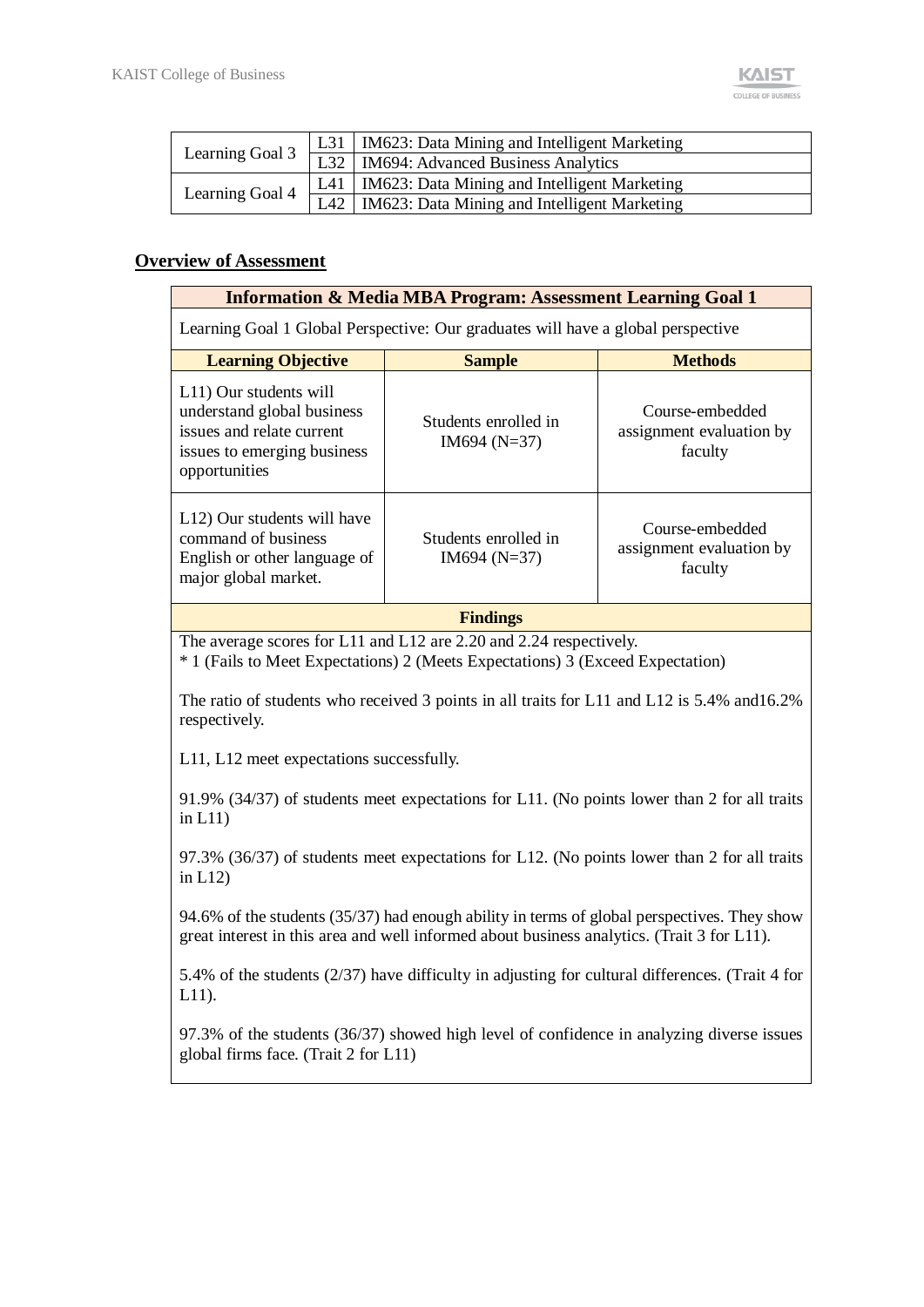| <b>Information &amp; Media MBA Program: Assessment Learning Goal 2</b>                                                                                                                                                                                                                                                                                                                                                                                       |                                                                                                                                                            |                                                               |  |  |  |  |
|--------------------------------------------------------------------------------------------------------------------------------------------------------------------------------------------------------------------------------------------------------------------------------------------------------------------------------------------------------------------------------------------------------------------------------------------------------------|------------------------------------------------------------------------------------------------------------------------------------------------------------|---------------------------------------------------------------|--|--|--|--|
| Learning Goal 2 Communication: Our graduates will be effective communicators.                                                                                                                                                                                                                                                                                                                                                                                |                                                                                                                                                            |                                                               |  |  |  |  |
| <b>Learning Objective</b>                                                                                                                                                                                                                                                                                                                                                                                                                                    | <b>Sample</b>                                                                                                                                              | <b>Methods</b>                                                |  |  |  |  |
| L21) Our students will<br>deliver effective<br>presentation accompanied<br>with proper media<br>technology.                                                                                                                                                                                                                                                                                                                                                  | Students enrolled in<br>$IM626(N=21)$                                                                                                                      | Course-embedded<br>presentation evaluation by<br>faculty      |  |  |  |  |
| L22) Our student will<br>produce professional<br>business documents.                                                                                                                                                                                                                                                                                                                                                                                         | Students enrolled in<br>$IM623 (N=36)$                                                                                                                     | Course-embedded<br>assignment evaluation by<br>faculty        |  |  |  |  |
| L23) Our students will<br>demonstrate effective<br>interpersonal<br>communication in a team<br>setting.                                                                                                                                                                                                                                                                                                                                                      | Students enrolled in<br>IM694 ( $N=37$ )                                                                                                                   | Course-embedded team<br>presentation evaluation by<br>faculty |  |  |  |  |
|                                                                                                                                                                                                                                                                                                                                                                                                                                                              | <b>Findings</b>                                                                                                                                            |                                                               |  |  |  |  |
| The average scores for L21, L22 and L23 are 2.33, 2.64 and 2.09 respectively.<br>* 1 (Fails to Meet Expectations) 2 (Meets Expectations) 3 (Exceed Expectation)<br>The ratio of students who received 3 points in all traits for L21, L22, and L23 is $33.3\%$ ,<br>5.6% and 2.7% respectively.<br>L21, L22 and L23 meet expectations successfully.<br>All of students $(21/21)$ meet expectations for L21. (No points lower than 2 for all traits in<br>L21 |                                                                                                                                                            |                                                               |  |  |  |  |
| All of students $(36/36)$ meet expectations for L22. (No points lower than 2 for all traits in<br>L22<br>91.9% (34/37) meet expectations for L23. (No points lower than 2 for all traits in L23)                                                                                                                                                                                                                                                             |                                                                                                                                                            |                                                               |  |  |  |  |
|                                                                                                                                                                                                                                                                                                                                                                                                                                                              |                                                                                                                                                            |                                                               |  |  |  |  |
|                                                                                                                                                                                                                                                                                                                                                                                                                                                              | All of students $(100%) (21/21)$ showed effective communication ability providing well-<br>prepared presentation in professional manner. (Trait 5 for L21) |                                                               |  |  |  |  |
| All of the students (100%) (36/36) showed effective communication ability in producing<br>professional documents by producing well-organized, logical arguments in the documents.<br>(Trait 4 for L22)                                                                                                                                                                                                                                                       |                                                                                                                                                            |                                                               |  |  |  |  |
| More than $91.9\%$ of the students $(34/37)$ successfully completed team presentations and<br>became professional communicators by taking English lectures and interactive<br>communication with faculty and other teammates. (Trait 1 for L23)                                                                                                                                                                                                              |                                                                                                                                                            |                                                               |  |  |  |  |
| assignments. (Trait 1 for L23)                                                                                                                                                                                                                                                                                                                                                                                                                               | 8.1% of the students (3/37) were reluctant to engage fully in discussions and task                                                                         |                                                               |  |  |  |  |
| problem solving (Trait 3 for L23)                                                                                                                                                                                                                                                                                                                                                                                                                            | 5.4% of the students (2/37) had difficulty in offering ideas or suggestions that contribute to                                                             |                                                               |  |  |  |  |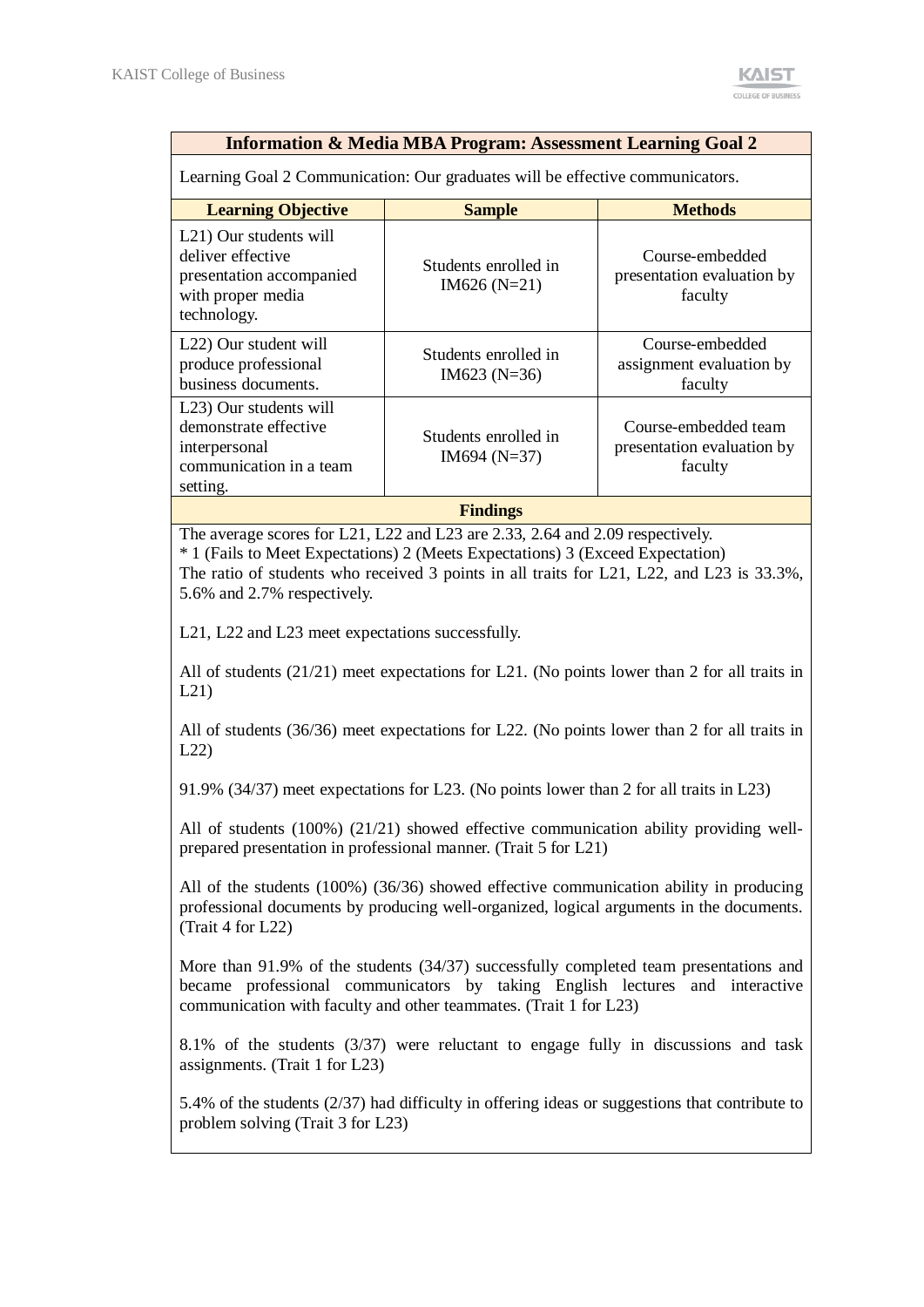#### **Information & Media MBA Program: Assessment Learning Goal 3**

Learning Goal 3 Strategic Thinking & Cross-disciplinary Competency: Our graduates will be able to strategically analyze business cases and integrate different disciplines in solving business problems.

| <b>Learning Objective</b>                                                                                                                                          | <b>Sample</b>                          | <b>Methods</b>                                         |
|--------------------------------------------------------------------------------------------------------------------------------------------------------------------|----------------------------------------|--------------------------------------------------------|
| L31) Our students will use<br>appropriate analytical<br>techniques to solve business<br>problems and will<br>demonstrate the ability of<br>sound business judgment | Students enrolled in<br>$IM623 (N=36)$ | Course-embedded test<br>evaluation by faculty          |
| L32) Our students will<br>synthesize different<br>discipline areas.                                                                                                | Students enrolled in<br>$IM694 (N=37)$ | Course-embedded<br>assignment evaluation by<br>faculty |

**Findings**

The average scores for L31 and L32 are 2.75 and 2.14 respectively.

\* 1 (Fails to Meet Expectations) 2 (Meets Expectations) 3 (Exceed Expectation)

The ratio of students who received 3 points in all traits for L3 and L32 is 27.8% and 0.0% respectively.

L31, L32 meet expectations successfully.

All of the students (36/36) meet expectations for L31. (No points lower than 2 for all traits in L31)

97.3% of students (36/37) meet expectations for L32. (No points lower than 2 for all traits in L32)

All the students (36/36) showed high profession in applying proper analytical tools when solving serious problems that firms encounter. (Trait 2 for L31)

All the students (36/36) who enrolled the suggested courses are able to analyze from fundamental to advanced business cases. (Trait 1 and Trait 4 for L31)

More than 97.3% of the students (36/37) also successfully synthesized the strategies from diverse areas for solving the business issues. (Trait 5 and Trait 6 for L32)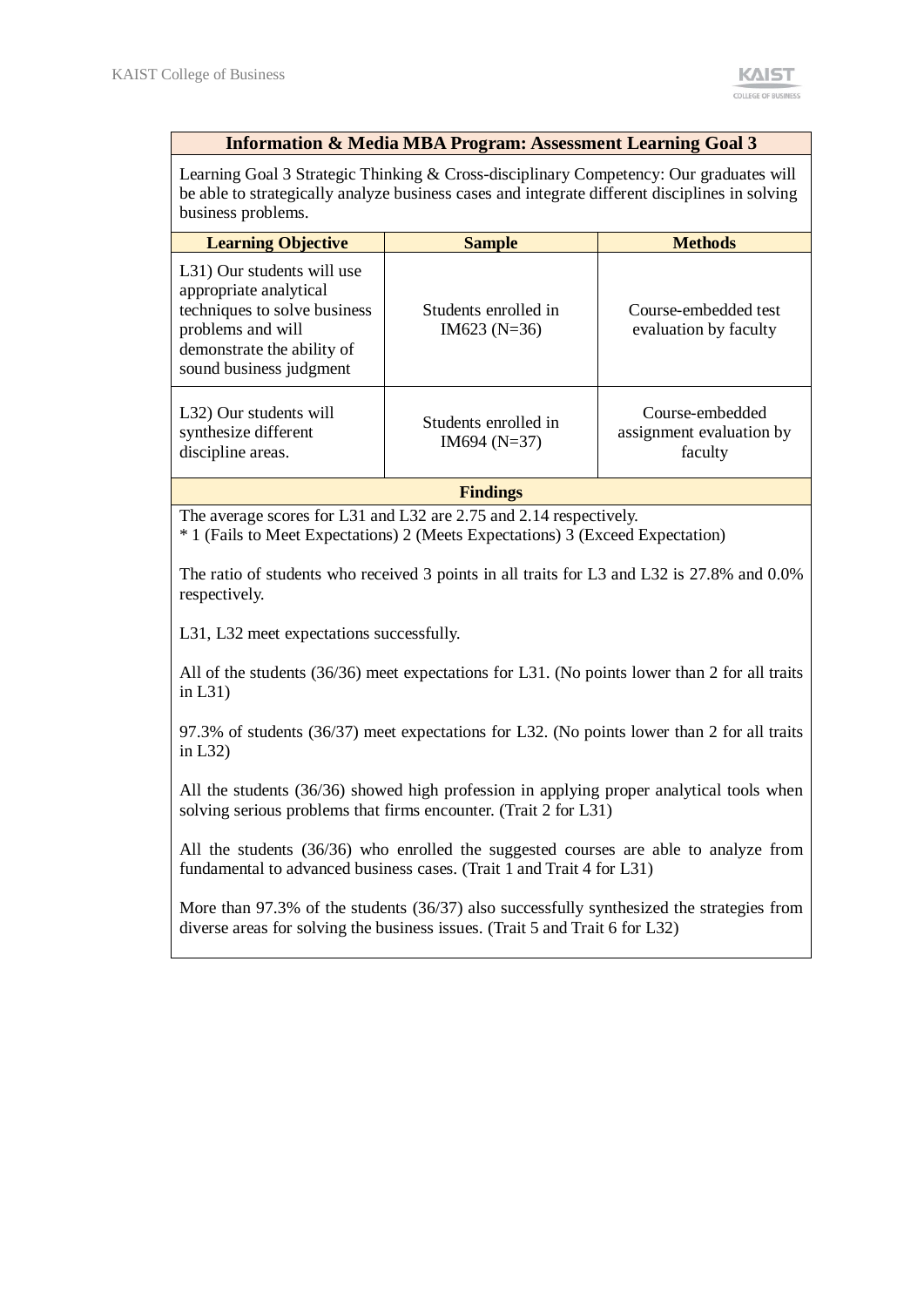#### **Information & Media MBA Program: Assessment Learning Goal 4**

Learning Goal 4 Domain expertise in IT and Media Industry: Our graduates will develop professional skills and exhibit professional competencies.

| <b>Learning Objective</b>                                                                                                                 | <b>Sample</b>                          | <b>Methods</b>                                           |  |  |  |
|-------------------------------------------------------------------------------------------------------------------------------------------|----------------------------------------|----------------------------------------------------------|--|--|--|
| L41) Our students will build<br>IT, Media, and Business<br>Analytics<br>specific<br>knowledge and understand<br>the key issues.           | Students enrolled in<br>$IM623 (N=36)$ | Course-embedded<br>presentation evaluation by<br>faculty |  |  |  |
| L42) Our students will apply<br>domain expertise to the<br>business problems in the IT,<br><b>Business</b><br>Media.<br>and<br>Analytics. | Students enrolled in<br>$IM623 (N=36)$ | Course-embedded<br>presentation evaluation by<br>faculty |  |  |  |
|                                                                                                                                           |                                        |                                                          |  |  |  |

**Findings**

The average scores for L41 and L42 are 2.83 and 2.71 respectively.

\* 1 (Fails to Meet Expectations) 2 (Meets Expectations) 3 (Exceed Expectation)

The ratio of students who received 3 points in all traits for L41 and L42 are 69.4% and 50.0% respectively.

L41, L42 meet expectations successfully.

All of the students (36/36) meet expectations for L41. (No points lower than 2 for all traits in L41)

All of the students (36/36) meet expectations for L42. (No points lower than 2 for all traits in L42)

All the students (36/36) who enrolled the suggested courses understand the key issues in diverse firms. (Trait 2 for L41)

All the students also had professional confidence analyzing business problems and providing better insights to the firms through applying domain expertise in the IT, media and business analytics. (Trait 1 and Trait 2 for L42)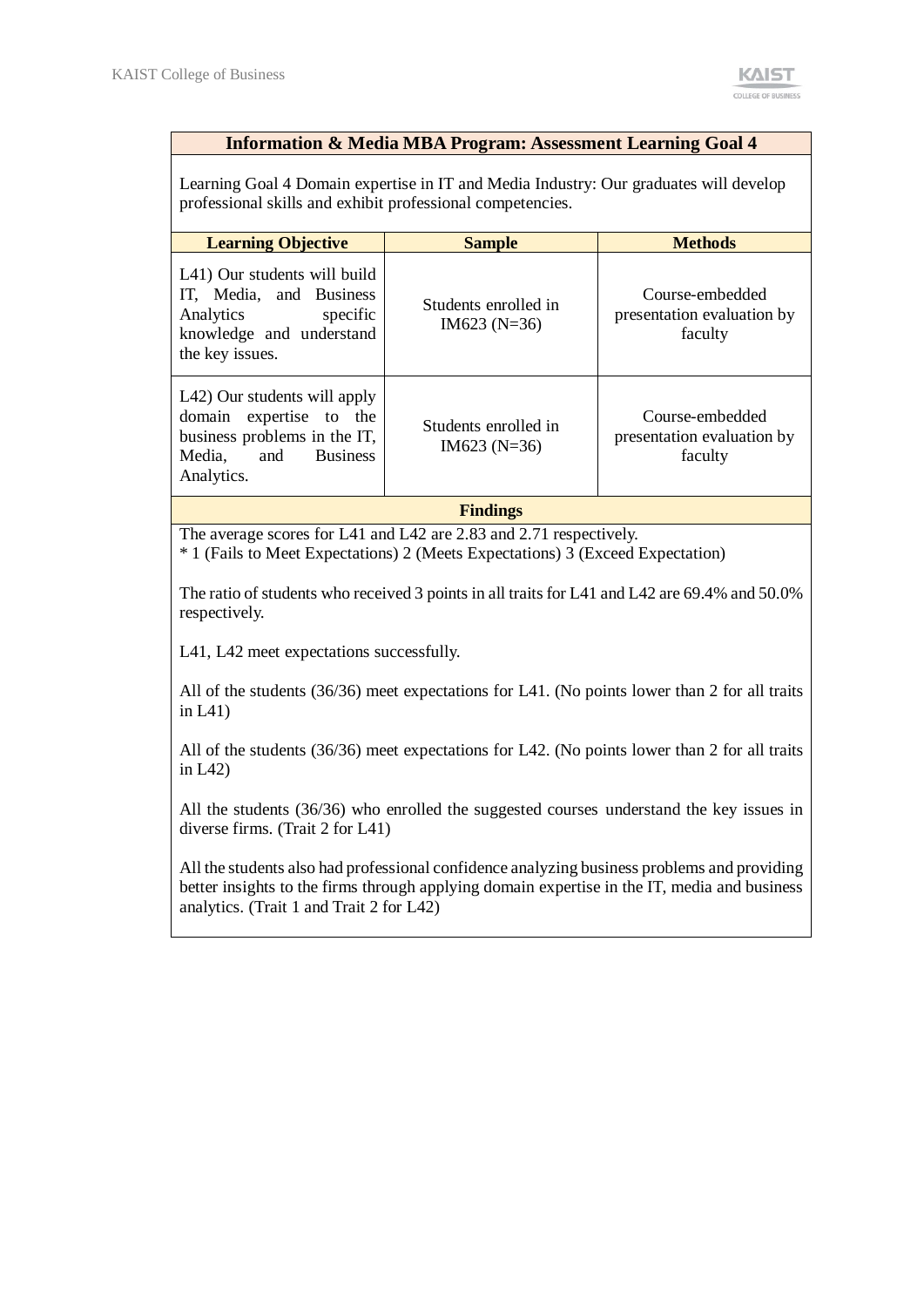

### **Data Analysis and Results**

| <b>Assessment Learning Goal 1 (L1): IM694_Advanced Business Analytics</b> |                                                                                                                       |                                         |                                                                              |                                    |                                                                   |  |  |
|---------------------------------------------------------------------------|-----------------------------------------------------------------------------------------------------------------------|-----------------------------------------|------------------------------------------------------------------------------|------------------------------------|-------------------------------------------------------------------|--|--|
| L1: Global Perspective: Our graduates will have a global perspective      |                                                                                                                       |                                         |                                                                              |                                    |                                                                   |  |  |
|                                                                           | L11. Our students will understand global business issues and relate current issues to emerging business opportunities |                                         |                                                                              |                                    |                                                                   |  |  |
| <b>Traits</b>                                                             | <b>T1. Identification of</b><br>global issues                                                                         | <b>T2. Analysis of global</b><br>issues | <b>T3. Application of</b><br>analysis to global<br><b>business situation</b> | <b>T4. Cultural</b><br>differences | <b>T5. Business Ethics</b><br>and Social<br><b>Responsibility</b> |  |  |
| <b>Students</b>                                                           | 37                                                                                                                    | 37                                      | 37                                                                           | 37                                 | 37                                                                |  |  |
|                                                                           | $\overline{2}$                                                                                                        | $\overline{2}$                          | $\overline{2}$                                                               | $\overline{2}$                     | $\overline{2}$                                                    |  |  |
| $\overline{2}$                                                            | 3                                                                                                                     | 3                                       | 3                                                                            | 3                                  | 3                                                                 |  |  |
| $\overline{\mathbf{3}}$                                                   | $\sqrt{2}$                                                                                                            | $\overline{2}$                          | $\overline{2}$                                                               | $\mathbf{2}$                       | 3                                                                 |  |  |
| 4                                                                         | $\overline{2}$                                                                                                        | $\overline{2}$                          | $\overline{2}$                                                               | $\overline{2}$                     | $\overline{2}$                                                    |  |  |
| 5                                                                         | $\overline{2}$                                                                                                        | 3                                       | 3                                                                            | $\overline{2}$                     | $\overline{2}$                                                    |  |  |
| 6                                                                         | $\overline{2}$                                                                                                        | 3                                       | 3                                                                            | 3                                  | $\overline{2}$                                                    |  |  |
| 7                                                                         | $\overline{2}$                                                                                                        | 3                                       | $\overline{2}$                                                               | 3                                  | 3                                                                 |  |  |
| 8                                                                         | $\overline{2}$                                                                                                        | $\overline{2}$                          | $\overline{2}$                                                               | $\overline{2}$                     | $\overline{2}$                                                    |  |  |
| 9                                                                         | 3                                                                                                                     | $\overline{2}$                          | $\overline{2}$                                                               | $\overline{2}$                     | $\overline{2}$                                                    |  |  |
| 10                                                                        | 3                                                                                                                     | $\overline{2}$                          | $\overline{2}$                                                               | $\overline{2}$                     | $\overline{2}$                                                    |  |  |
| 11                                                                        | $\overline{2}$                                                                                                        | $\overline{2}$                          | $\overline{2}$                                                               | $\overline{2}$                     | $\overline{2}$                                                    |  |  |
| 12                                                                        | $\overline{2}$                                                                                                        | $\overline{2}$                          | $\overline{2}$                                                               | $\overline{2}$                     | $\overline{2}$                                                    |  |  |
| 13                                                                        | $\overline{2}$                                                                                                        | $\overline{2}$                          | 3                                                                            | $\overline{2}$                     | $\overline{2}$                                                    |  |  |
| 14                                                                        | 3                                                                                                                     | $\overline{2}$                          | 3                                                                            | 3                                  | $\overline{2}$                                                    |  |  |
| 15                                                                        | 3                                                                                                                     | 3                                       | 3                                                                            | 3                                  | 3                                                                 |  |  |
| 16                                                                        | $\overline{2}$                                                                                                        | $\overline{2}$                          | $\overline{2}$                                                               | $\overline{2}$                     | $\overline{2}$                                                    |  |  |
| 17                                                                        | $\overline{2}$                                                                                                        | $\overline{2}$                          | $\overline{2}$                                                               | 3                                  | $\overline{2}$                                                    |  |  |
| 18                                                                        | $\overline{2}$                                                                                                        | $\overline{2}$                          | 3                                                                            | $\overline{2}$                     | $\overline{2}$                                                    |  |  |
| 19                                                                        | $\overline{2}$                                                                                                        | $\overline{2}$                          | $\overline{2}$                                                               | $\overline{2}$                     | $\overline{2}$                                                    |  |  |
| 20                                                                        | $\overline{2}$                                                                                                        | $\overline{2}$                          | $\overline{2}$                                                               | $\overline{2}$                     | $\overline{2}$                                                    |  |  |
| 21                                                                        | $\overline{2}$                                                                                                        | $\overline{2}$                          | $\overline{2}$                                                               | $\overline{2}$                     | 3                                                                 |  |  |
| 22                                                                        | $\overline{2}$                                                                                                        | $\overline{2}$                          | $\overline{2}$                                                               |                                    | $\overline{2}$                                                    |  |  |
| 23                                                                        | $\overline{2}$                                                                                                        | 3                                       | $\overline{2}$                                                               | $\sqrt{2}$                         | 3                                                                 |  |  |
| 24                                                                        | $\overline{2}$                                                                                                        | $\overline{2}$                          | $\overline{2}$                                                               | 3                                  | $\overline{2}$                                                    |  |  |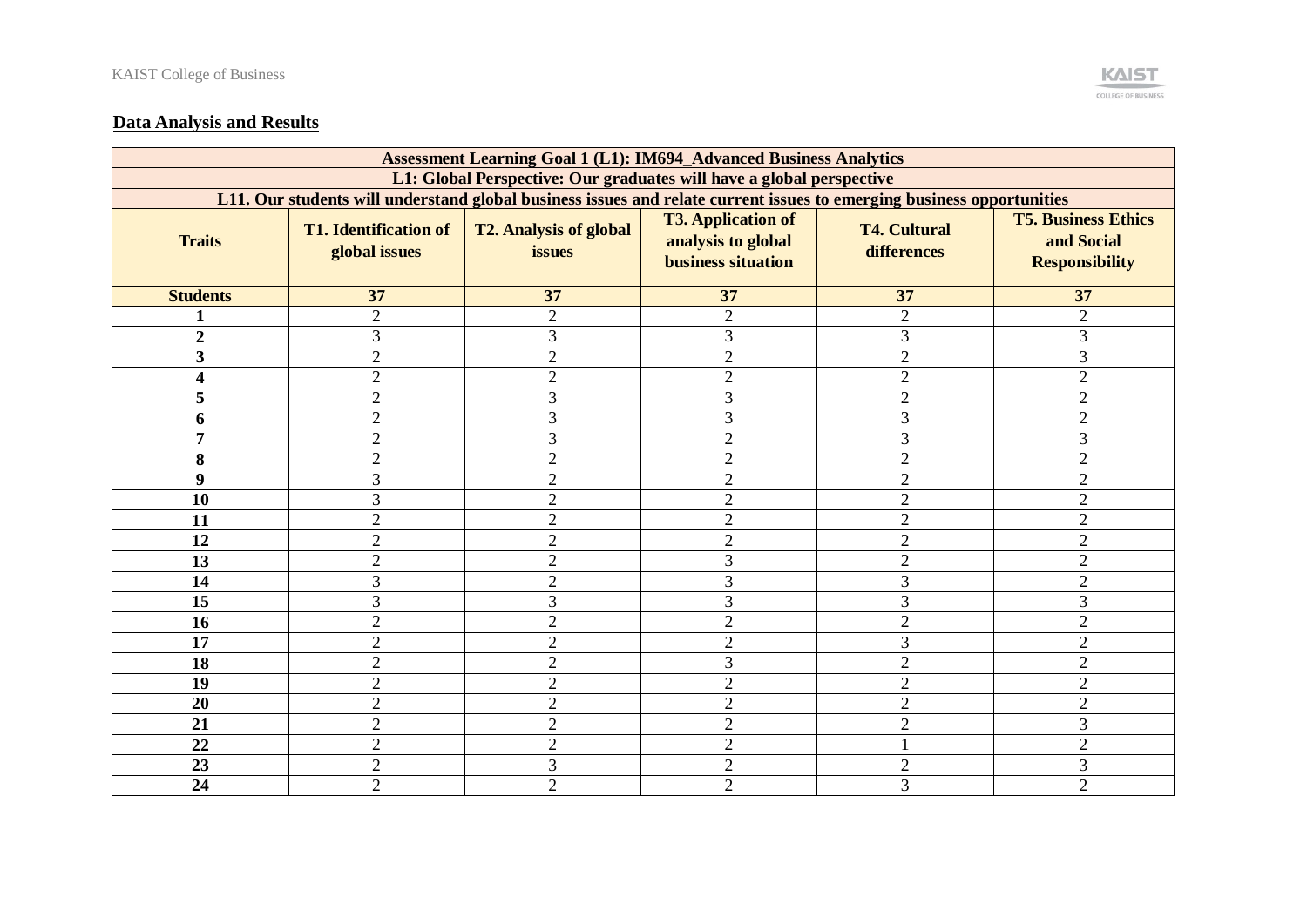# **KAIST**

**COLLEGE OF BUSINESS** 

| 25                   | $\overline{2}$ | $\overline{2}$ | $\overline{2}$ | $\overline{2}$ | $\overline{2}$   |
|----------------------|----------------|----------------|----------------|----------------|------------------|
| 26                   | 3              | ⌒              | ↑              | 3              | 3                |
| 27                   | $\overline{2}$ | $\overline{2}$ | C              | $\overline{2}$ | $\overline{2}$   |
| 28                   | $\overline{2}$ | $\overline{2}$ | 2              | $\overline{2}$ | $\overline{2}$   |
| 29                   |                | $\overline{2}$ |                |                | $\overline{2}$   |
| 30                   | $\overline{2}$ | $\overline{2}$ | 2              | $\overline{2}$ | $\overline{2}$   |
| 31                   | $\overline{2}$ | 3              | 3              | $\overline{2}$ | 3                |
| 32                   | $\overline{2}$ | $\overline{2}$ | $\overline{2}$ | $\mathfrak{2}$ | $\overline{2}$   |
| 33                   | $\overline{2}$ | $\overline{2}$ | 3              | 3              | 3                |
| 34                   | $\overline{2}$ | $\overline{2}$ | $\overline{2}$ | $\mathfrak{2}$ | $\overline{2}$   |
| 35                   | $\overline{2}$ | $\overline{2}$ | $\overline{2}$ | $\overline{2}$ | $\overline{2}$   |
| 36                   | $\overline{2}$ |                |                | $\overline{2}$ | $\overline{2}$   |
| 37                   | 3              | $\bigcirc$     | C              | 3              | $\overline{2}$   |
| # of 3 point         | $\overline{7}$ | 8              | 9              | 10             | 9                |
| # of 2 point         | 29             | 28             | 26             | 25             | 28               |
| $#$ of 1 point       |                |                | $\overline{2}$ | $\overline{2}$ | $\boldsymbol{0}$ |
| <b>Total Score</b>   | 80             | 81             | 81             | 82             | 83               |
| <b>Average</b>       | 2.162          | 2.189          | 2.189          | 2.216          | 2.243            |
| <b>Total Average</b> | 2.200          |                |                |                |                  |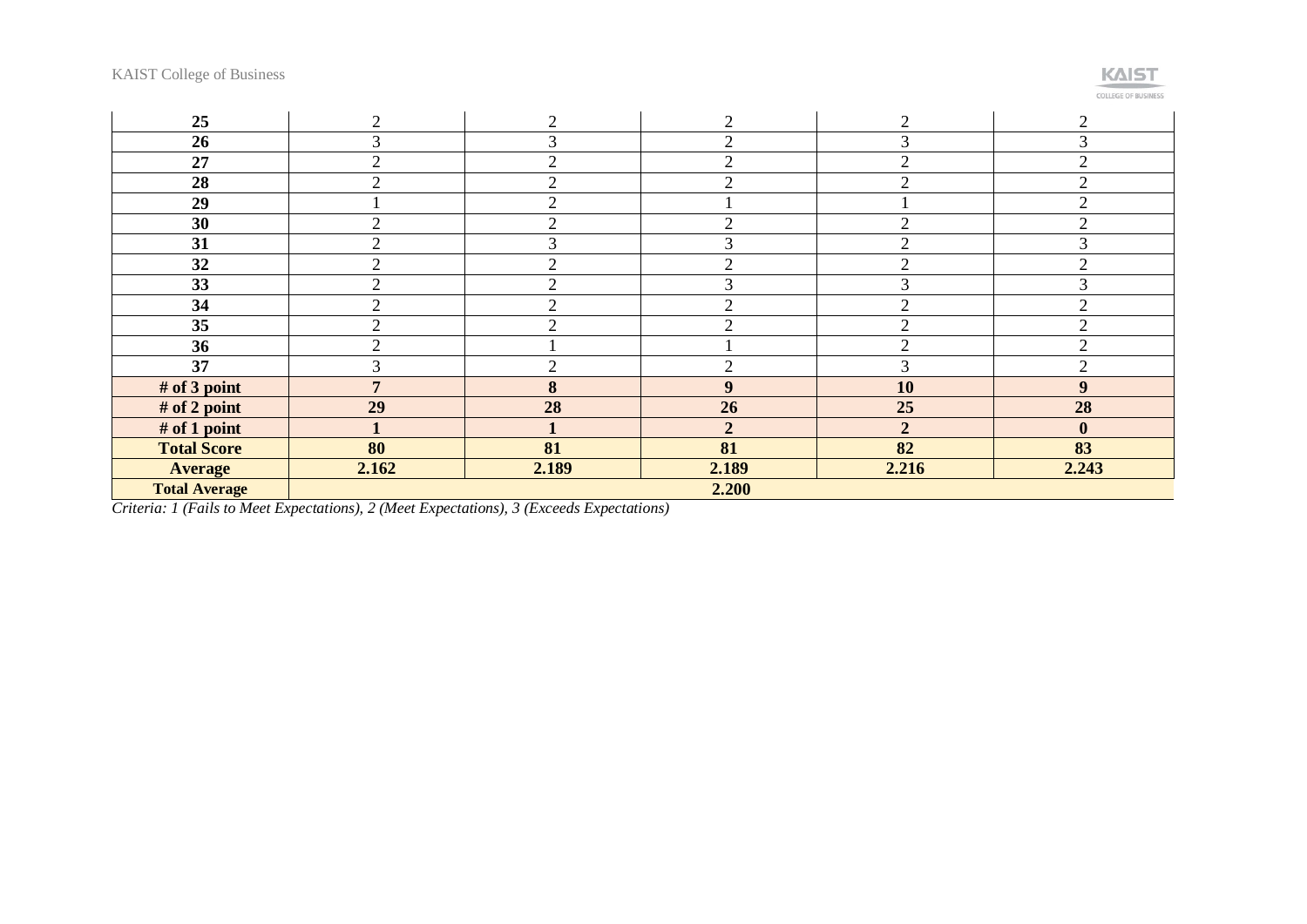

| <b>Assessment Learning Goal 1 (L1): IM694_Advanced Business Analytics</b> |                                                                                                  |                          |                          |  |  |  |  |  |  |
|---------------------------------------------------------------------------|--------------------------------------------------------------------------------------------------|--------------------------|--------------------------|--|--|--|--|--|--|
| L1: Global Perspective: Our graduates will have a global perspective      |                                                                                                  |                          |                          |  |  |  |  |  |  |
|                                                                           | L12: Our students will have command of business English or other language of major global market |                          |                          |  |  |  |  |  |  |
| <b>Traits</b>                                                             | <b>T1. Knowledge</b>                                                                             | <b>T2. Comprehension</b> | <b>T3. Communication</b> |  |  |  |  |  |  |
| <b>Students</b>                                                           | 37                                                                                               | 37                       | 37                       |  |  |  |  |  |  |
|                                                                           | $\overline{2}$                                                                                   | $\overline{2}$           | $\overline{2}$           |  |  |  |  |  |  |
| $\overline{2}$                                                            | $\overline{3}$                                                                                   | 3                        | 3                        |  |  |  |  |  |  |
| 3                                                                         | $\overline{2}$                                                                                   | 3                        | $\overline{2}$           |  |  |  |  |  |  |
| 4                                                                         | $\overline{2}$                                                                                   | $\overline{2}$           | $\overline{2}$           |  |  |  |  |  |  |
| 5                                                                         | $\overline{2}$                                                                                   | 3                        | 3                        |  |  |  |  |  |  |
| 6                                                                         | $\overline{2}$                                                                                   | $\overline{2}$           | $\overline{2}$           |  |  |  |  |  |  |
| 7                                                                         | $\overline{2}$                                                                                   | $\overline{2}$           | $\overline{2}$           |  |  |  |  |  |  |
| 8                                                                         | $\overline{2}$                                                                                   | $\overline{2}$           | $\overline{2}$           |  |  |  |  |  |  |
| $\boldsymbol{9}$                                                          | 3                                                                                                | 3                        | 3                        |  |  |  |  |  |  |
| 10                                                                        | $\overline{2}$                                                                                   | $\overline{2}$           | $\overline{2}$           |  |  |  |  |  |  |
| 11                                                                        | $\overline{2}$                                                                                   | $\mathfrak{2}$           | $\overline{2}$           |  |  |  |  |  |  |
| 12                                                                        | $\overline{2}$                                                                                   | $\overline{2}$           | $\overline{2}$           |  |  |  |  |  |  |
| 13                                                                        | 3                                                                                                | $\overline{2}$           | 3                        |  |  |  |  |  |  |
| 14                                                                        | $\sqrt{2}$                                                                                       | 3                        | 3                        |  |  |  |  |  |  |
| 15                                                                        | 3                                                                                                | 3                        | 3                        |  |  |  |  |  |  |
| 16                                                                        | 3                                                                                                | 3                        | 3                        |  |  |  |  |  |  |
| $\overline{17}$                                                           | $\overline{2}$                                                                                   | $\overline{2}$           | $\overline{2}$           |  |  |  |  |  |  |
| 18                                                                        | $\overline{2}$                                                                                   | $\overline{2}$           | $\overline{2}$           |  |  |  |  |  |  |
| 19                                                                        | $\overline{2}$                                                                                   | $\overline{2}$           | $\overline{2}$           |  |  |  |  |  |  |
| 20                                                                        | $\overline{2}$                                                                                   | $\overline{2}$           | $\overline{2}$           |  |  |  |  |  |  |
| 21                                                                        | $\overline{2}$                                                                                   | $\overline{2}$           | $\mathbf{2}$             |  |  |  |  |  |  |
| 22                                                                        | $\sqrt{2}$                                                                                       | $\mathfrak{2}$           | $\mathbf{2}$             |  |  |  |  |  |  |
| 23                                                                        | $\overline{2}$                                                                                   | $\overline{2}$           | $\overline{2}$           |  |  |  |  |  |  |
| 24                                                                        | $\overline{2}$                                                                                   | $\overline{2}$           | $\overline{2}$           |  |  |  |  |  |  |
| 25                                                                        | $\overline{2}$                                                                                   | $\overline{2}$           | $\overline{2}$           |  |  |  |  |  |  |
| 26                                                                        | 3                                                                                                | 3                        | 3                        |  |  |  |  |  |  |
| 27                                                                        | $\overline{2}$                                                                                   | $\overline{2}$           | $\overline{2}$           |  |  |  |  |  |  |
| 28                                                                        | $\overline{2}$                                                                                   | $\overline{2}$           | $\overline{2}$           |  |  |  |  |  |  |
| 29                                                                        |                                                                                                  | $\overline{2}$           |                          |  |  |  |  |  |  |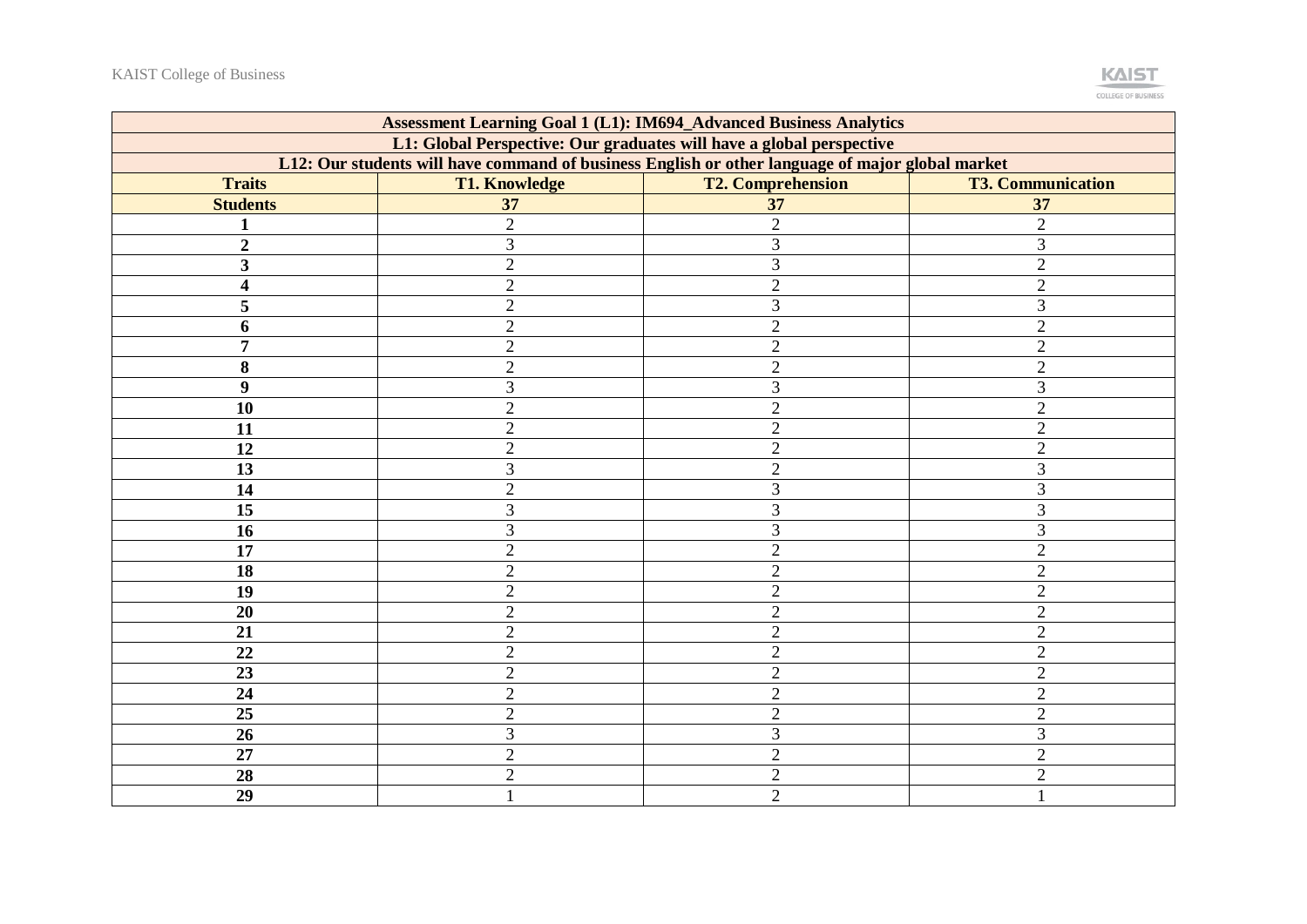

**COLLEGE OF BUSINESS** 

| 30                   |       |              |       |  |
|----------------------|-------|--------------|-------|--|
| 31                   |       |              |       |  |
| 32                   |       |              |       |  |
| 33                   |       |              |       |  |
| 34                   |       |              |       |  |
| 35                   |       |              |       |  |
| 36                   |       |              |       |  |
| 37                   |       |              |       |  |
| # of 3 point         | 10    | $\Omega$     | 10    |  |
| # of 2 point         | 26    | 28           | 26    |  |
| $#$ of 1 point       |       | $\mathbf{0}$ |       |  |
| <b>Total Score</b>   | 83    | 83           | 83    |  |
| <b>Average</b>       | 2.243 | 2.243        | 2.243 |  |
| <b>Total Average</b> | 2.243 |              |       |  |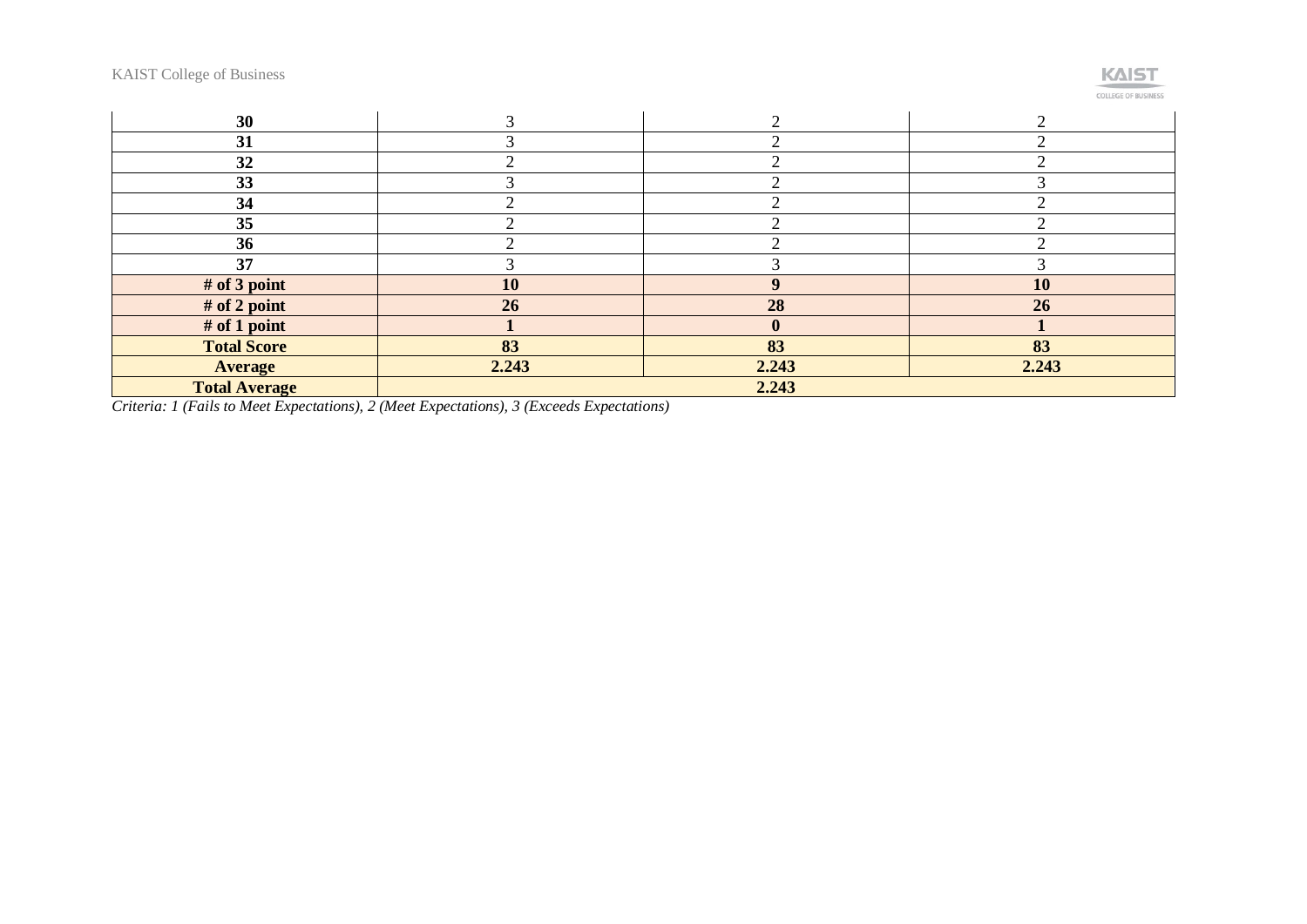

| <b>Assessment Learning Goal 2 (L2): IM626_e-Business Strategy</b> |                                   |                                                                                                |                                         |                                 |                                 |                                                   |                                              |  |
|-------------------------------------------------------------------|-----------------------------------|------------------------------------------------------------------------------------------------|-----------------------------------------|---------------------------------|---------------------------------|---------------------------------------------------|----------------------------------------------|--|
| L2. Communication: Our graduates will be effective communicators  |                                   |                                                                                                |                                         |                                 |                                 |                                                   |                                              |  |
|                                                                   |                                   | L21. Our students will deliver effective presentation accompanied with proper media technology |                                         |                                 |                                 |                                                   |                                              |  |
| <b>Traits</b>                                                     | <b>T1.</b><br><b>Organization</b> | <b>T2. Quality of</b><br>slides                                                                | <b>T3. Voice</b><br>quality<br>and pace | <b>T4.</b><br><b>Mannerisms</b> | <b>T5. Profession-</b><br>alism | T6. Use of<br>media /<br>rapport with<br>audience | <b>T7. Ability to</b><br>answer<br>questions |  |
| <b>Students</b>                                                   | 21                                | 21                                                                                             | 21                                      | 21                              | 21                              | 21                                                | 21                                           |  |
|                                                                   | $\overline{2}$                    | $\overline{2}$                                                                                 | $\overline{2}$                          | $\overline{2}$                  | $\overline{2}$                  | $\overline{2}$                                    | $\overline{2}$                               |  |
| $\boldsymbol{2}$                                                  | $\overline{2}$                    | $\overline{2}$                                                                                 | $\overline{2}$                          | $\overline{2}$                  | $\overline{2}$                  | $\overline{2}$                                    | $\overline{2}$                               |  |
| $\overline{\mathbf{3}}$                                           | 3                                 | 3                                                                                              | $\overline{3}$                          | $\overline{3}$                  | 3                               | 3                                                 | $\overline{3}$                               |  |
| 4                                                                 | 3                                 | 3                                                                                              | 3                                       | $\overline{3}$                  | 3                               | 3                                                 | 3                                            |  |
| 5                                                                 | $\overline{2}$                    | $\overline{2}$                                                                                 | $\overline{2}$                          | $\overline{2}$                  | $\overline{2}$                  | $\overline{2}$                                    | $\overline{2}$                               |  |
| 6                                                                 | $\overline{3}$                    | 3                                                                                              | $\overline{3}$                          | $\overline{3}$                  | 3                               | 3                                                 | $\overline{3}$                               |  |
| $\overline{7}$                                                    | $\overline{2}$                    | $\overline{2}$                                                                                 | $\overline{2}$                          | $\overline{2}$                  | $\overline{2}$                  | $\overline{2}$                                    | $\overline{2}$                               |  |
| $\bf{8}$                                                          | $\overline{2}$                    | $\overline{2}$                                                                                 | $\sqrt{2}$                              | $\overline{2}$                  | $\sqrt{2}$                      | $\sqrt{2}$                                        | $\overline{2}$                               |  |
| 9                                                                 | $\overline{2}$                    | $\overline{2}$                                                                                 | $\overline{2}$                          | $\overline{2}$                  | $\overline{2}$                  | $\overline{2}$                                    | $\overline{2}$                               |  |
| 10                                                                | $\overline{2}$                    | $\overline{2}$                                                                                 | $\overline{2}$                          | $\overline{2}$                  | $\overline{2}$                  | $\overline{2}$                                    | $\overline{2}$                               |  |
| 11                                                                | $\overline{2}$                    | $\overline{2}$                                                                                 | $\overline{2}$                          | $\overline{2}$                  | $\overline{2}$                  | $\overline{2}$                                    | $\overline{2}$                               |  |
| 12                                                                | $\overline{2}$                    | $\overline{2}$                                                                                 | $\overline{2}$                          | $\overline{2}$                  | $\overline{2}$                  | $\overline{2}$                                    | $\overline{2}$                               |  |
| 13                                                                | $\overline{2}$                    | $\overline{2}$                                                                                 | $\overline{2}$                          | $\overline{2}$                  | $\overline{2}$                  | $\overline{2}$                                    | $\overline{2}$                               |  |
| 14                                                                | $\overline{2}$                    | $\overline{2}$                                                                                 | $\overline{2}$                          | $\overline{2}$                  | $\overline{2}$                  | $\overline{2}$                                    | $\overline{2}$                               |  |
| 15                                                                | $\overline{2}$                    | $\overline{2}$                                                                                 | $\overline{2}$                          | $\overline{2}$                  | $\overline{2}$                  | $\overline{2}$                                    | $\overline{2}$                               |  |
| 16                                                                | 3                                 | $\overline{3}$                                                                                 | 3                                       | 3                               | $\overline{3}$                  | 3                                                 | 3                                            |  |
| 17                                                                | 3                                 | 3                                                                                              | 3                                       | 3                               | 3                               | 3                                                 | $\overline{3}$                               |  |
| 18                                                                | $\overline{2}$                    | $\overline{2}$                                                                                 | $\overline{2}$                          | $\overline{2}$                  | $\overline{2}$                  | $\overline{2}$                                    | $\overline{2}$                               |  |
| 19                                                                | 3                                 | 3                                                                                              | 3                                       | $\overline{3}$                  | 3                               | 3                                                 | $\overline{3}$                               |  |
| 20                                                                | $\overline{2}$                    | $\overline{2}$                                                                                 | $\overline{2}$                          | $\overline{2}$                  | $\overline{2}$                  | $\overline{2}$                                    | $\overline{2}$                               |  |
| 21                                                                | 3                                 | 3                                                                                              | 3                                       | 3                               | 3                               | 3                                                 | 3                                            |  |
| # of 3 point                                                      | $\overline{7}$                    | $\overline{7}$                                                                                 | $\overline{7}$                          | $\overline{7}$                  | $\overline{7}$                  | $\overline{7}$                                    | $\overline{7}$                               |  |
| # of 2 point                                                      | 14                                | 14                                                                                             | 14                                      | 14                              | 14                              | 14                                                | 14                                           |  |
| # of 1 point                                                      | $\boldsymbol{0}$                  | $\boldsymbol{0}$                                                                               | $\boldsymbol{0}$                        | $\bf{0}$                        | $\boldsymbol{0}$                | $\boldsymbol{0}$                                  | $\boldsymbol{0}$                             |  |
| <b>Total Score</b>                                                | 49                                | 49                                                                                             | 49                                      | 49                              | 49                              | 49                                                | 49                                           |  |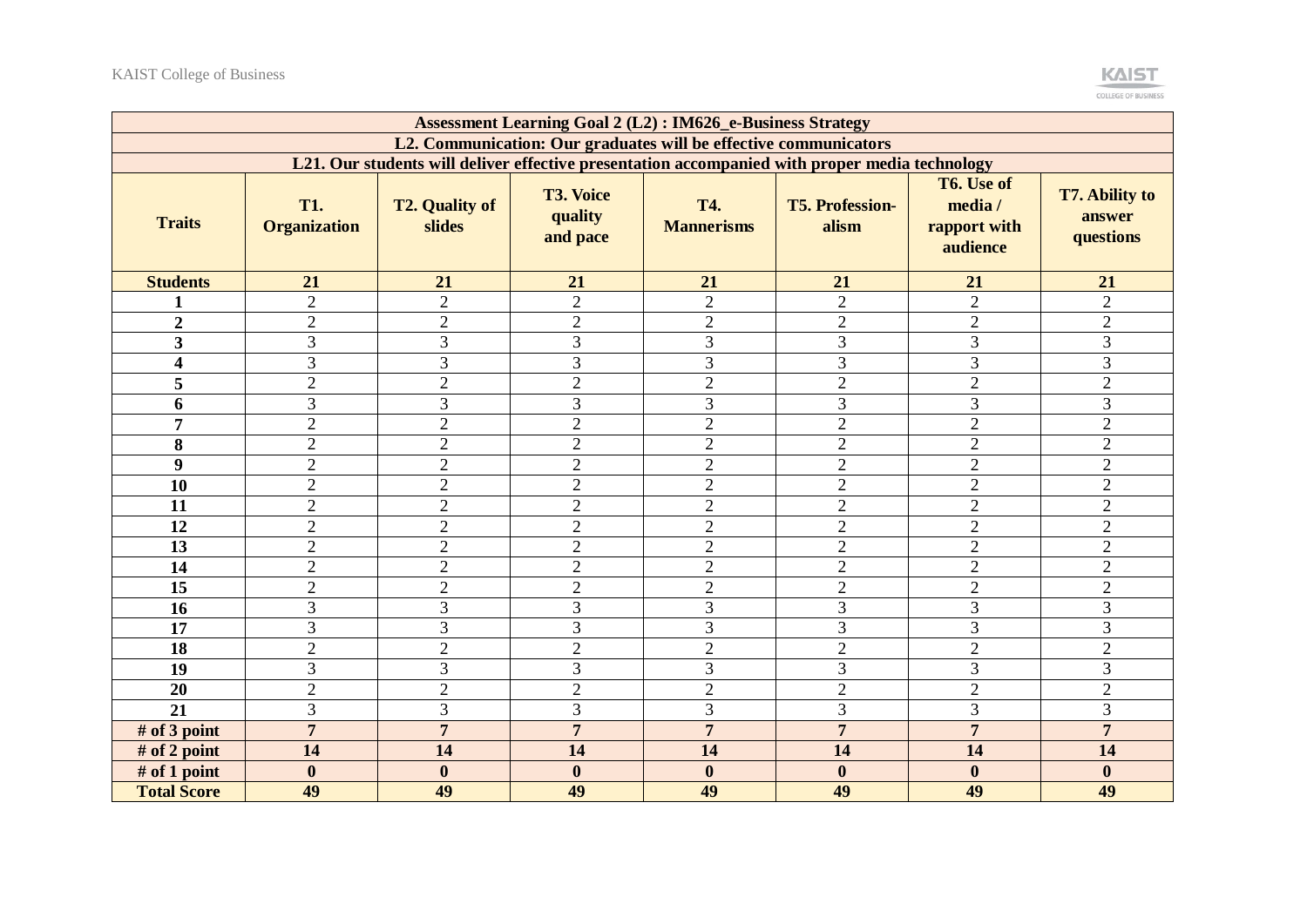| <b>KAIST College of Business</b> |       |       |       |       |       |       | <b>KAIS</b><br><b>COLLEGE OF BUSINESS</b> |
|----------------------------------|-------|-------|-------|-------|-------|-------|-------------------------------------------|
| <b>Average</b>                   | 2.333 | 2.333 | 2.333 | 2.333 | 2.333 | 2.333 | 2.333                                     |
| <b>Total Average</b>             |       |       |       | 2.333 |       |       |                                           |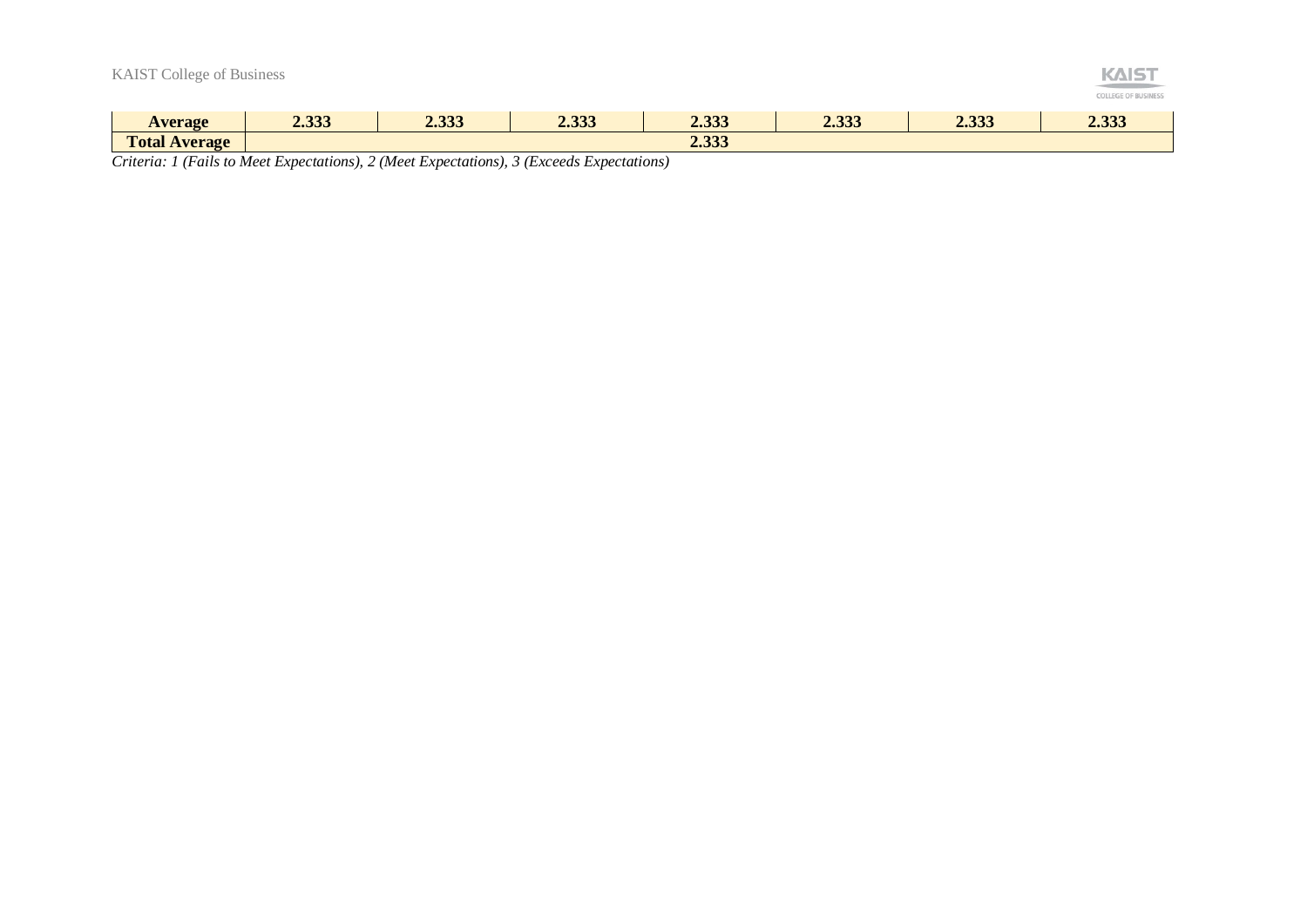|                                                                  | <b>Assessment Learning Goal 2 (L2): IM623_Data Mining and Intelligent Marketing</b> |                                                                       |                                                  |                               |                                                |                          |                                                            |                                           |  |
|------------------------------------------------------------------|-------------------------------------------------------------------------------------|-----------------------------------------------------------------------|--------------------------------------------------|-------------------------------|------------------------------------------------|--------------------------|------------------------------------------------------------|-------------------------------------------|--|
| L2. Communication: Our graduates will be effective communicators |                                                                                     |                                                                       |                                                  |                               |                                                |                          |                                                            |                                           |  |
| L22. Our student will produce professional business documents    |                                                                                     |                                                                       |                                                  |                               |                                                |                          |                                                            |                                           |  |
| <b>Traits</b>                                                    | <b>T1. Clear</b><br>introduction<br>and<br>background                               | <b>T2.</b><br><b>Discipline-</b><br>related<br>concepts and<br>issues | <b>T3. Internally</b><br>consistent<br>arguments | T4. Logic and<br>organization | <b>T5.</b><br><b>Consistent</b><br>conclusions | T6. Style<br>and grammar | <b>T7. Effective</b><br><b>literature</b><br>search skills | <b>T8.</b><br><b>Documents</b><br>sources |  |
| <b>Students</b>                                                  | 36                                                                                  | 36                                                                    | 36                                               | 36                            | 36                                             | 36                       | 36                                                         | 36                                        |  |
| 1                                                                | 3                                                                                   | $\overline{2}$                                                        | 3                                                | 3                             | $\overline{2}$                                 | 3                        | 3                                                          | $\sqrt{2}$                                |  |
| $\overline{2}$                                                   | $\overline{2}$                                                                      | 3                                                                     | 3                                                | 3                             | 3                                              | 3                        | 3                                                          | $\overline{2}$                            |  |
| $\overline{\mathbf{3}}$                                          | $\overline{2}$                                                                      | $\overline{3}$                                                        | 3                                                | 3                             | $\overline{3}$                                 | 3                        | $\overline{2}$                                             | $\overline{3}$                            |  |
| $\overline{\mathbf{4}}$                                          | 3                                                                                   | $\overline{2}$                                                        | $\overline{2}$                                   | $\overline{2}$                | $\overline{2}$                                 | 3                        | 3                                                          | $\overline{3}$                            |  |
| 5                                                                | 3                                                                                   | $\overline{2}$                                                        | $\overline{3}$                                   | 3                             | $\overline{2}$                                 | $\overline{2}$           | $\overline{2}$                                             | $\overline{3}$                            |  |
| 6                                                                | 3                                                                                   | 3                                                                     | 3                                                | 3                             | 3                                              | 3                        | $\overline{3}$                                             | $\overline{2}$                            |  |
| $\overline{7}$                                                   | $\overline{2}$                                                                      | $\overline{2}$                                                        | $\overline{2}$                                   | 3                             | 3                                              | 3                        | 3                                                          | $\overline{2}$                            |  |
| 8                                                                | $\overline{3}$                                                                      | $\overline{2}$                                                        | $\overline{2}$                                   | 3                             | $\overline{2}$                                 | $\overline{2}$           | 3                                                          | $\overline{3}$                            |  |
| $\boldsymbol{9}$                                                 | $\overline{3}$                                                                      | $\overline{2}$                                                        | 3                                                | 3                             | $\overline{3}$                                 | 3                        | $\overline{2}$                                             | $\overline{2}$                            |  |
| 10                                                               | $\overline{2}$                                                                      | $\overline{2}$                                                        | 3                                                | 3                             | 3                                              | 3                        | $\overline{2}$                                             | $\overline{2}$                            |  |
| 11                                                               | 3                                                                                   | $\overline{2}$                                                        | 3                                                | 3                             | 3                                              | $\overline{3}$           | 3                                                          | $\overline{2}$                            |  |
| 12                                                               | 3                                                                                   | 3                                                                     | 3                                                | 3                             | 3                                              | 3                        | 3                                                          | $\overline{3}$                            |  |
| 13                                                               | $\overline{2}$                                                                      | 3                                                                     | 3                                                | 3                             | $\overline{3}$                                 | $\overline{2}$           | $\overline{2}$                                             | $\overline{2}$                            |  |
| 14                                                               | 3                                                                                   | $\overline{2}$                                                        | 3                                                | $\overline{2}$                | $\mathfrak{Z}$                                 | $\overline{2}$           | 3                                                          | $\overline{2}$                            |  |
| 15                                                               | 3                                                                                   | 3                                                                     | 3                                                | 3                             | 3                                              | 3                        | $\overline{2}$                                             | $\overline{2}$                            |  |
| 16                                                               | 3                                                                                   | 3                                                                     | $\overline{2}$                                   | $\overline{2}$                | $\overline{2}$                                 | $\overline{2}$           | $\overline{2}$                                             | $\mathfrak{2}$                            |  |
| 17                                                               | 3                                                                                   | 3                                                                     | 3                                                | $\overline{3}$                | 3                                              | 3                        | $\overline{2}$                                             | $\overline{2}$                            |  |
| 18                                                               | $\overline{3}$                                                                      | 3                                                                     | 3                                                | 3                             | 3                                              | 3                        | $\overline{3}$                                             | $\overline{2}$                            |  |
| 19                                                               | 3                                                                                   | 3                                                                     | $\overline{3}$                                   | $\overline{3}$                | 3                                              | 3                        | 3                                                          | $\overline{2}$                            |  |
| 20                                                               | 3                                                                                   | 3                                                                     | 3                                                | $\overline{3}$                | $\overline{2}$                                 | $\overline{2}$           | $\sqrt{2}$                                                 | $\overline{2}$                            |  |
| 21                                                               | $\overline{2}$                                                                      | $\mathfrak{Z}$                                                        | 3                                                | 3                             | $\overline{2}$                                 | $\overline{2}$           | $\overline{2}$                                             | $\overline{3}$                            |  |
| $\overline{22}$                                                  | $\overline{3}$                                                                      | $\overline{2}$                                                        | $\overline{3}$                                   | $\overline{3}$                | $\overline{3}$                                 | $\overline{2}$           | $\overline{2}$                                             | $\overline{2}$                            |  |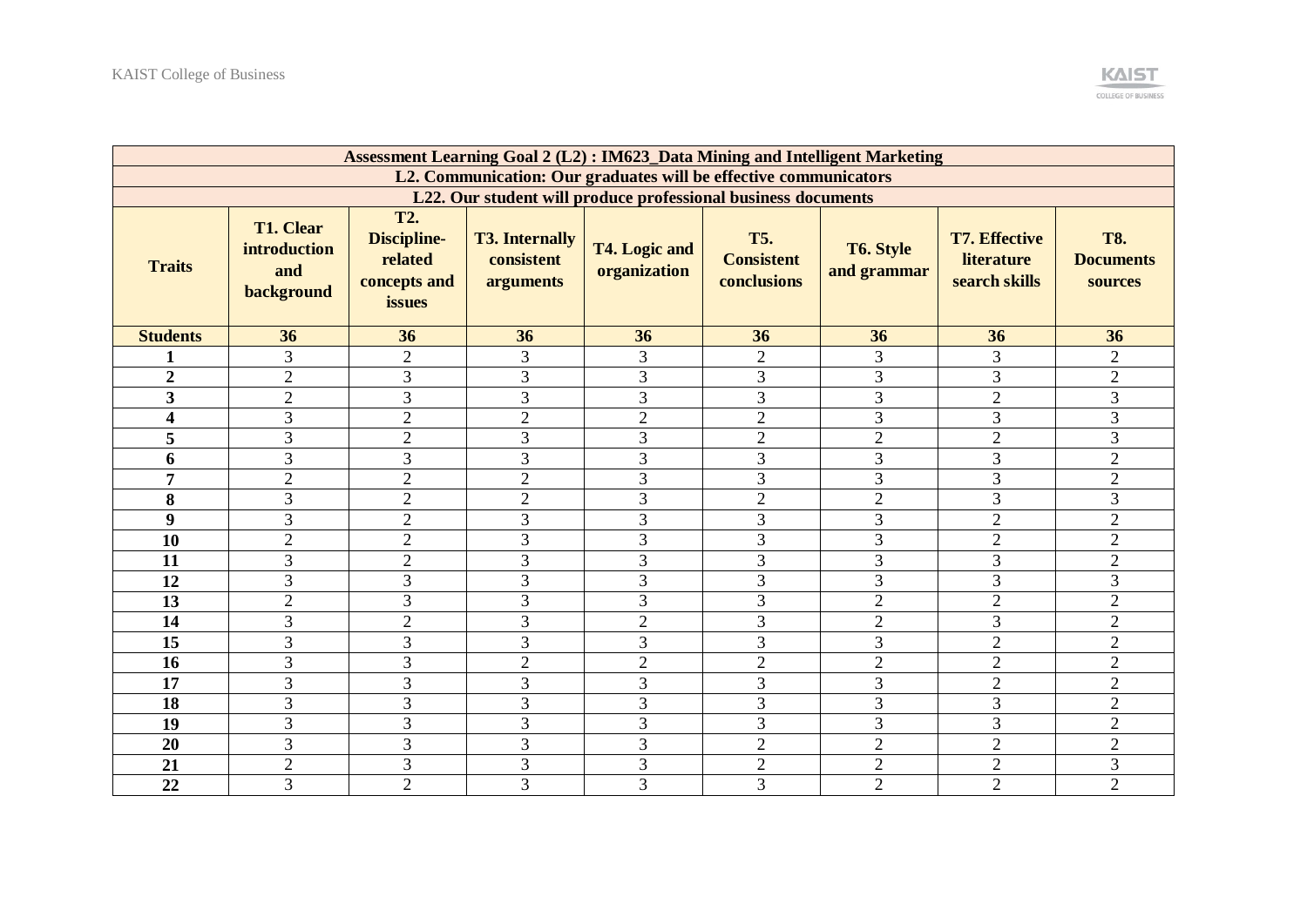

**COLLEGE OF BUSINESS** 

| 23                             | 3                | $\overline{2}$ | 3              | 3              | 3              | 3              | 3                | $\overline{2}$   |
|--------------------------------|------------------|----------------|----------------|----------------|----------------|----------------|------------------|------------------|
| 24                             | 3                | 3              | 3              | 3              | 3              | 3              | 3                | 3                |
| 25                             | $\overline{2}$   | 3              | 3              | 3              | 3              | $\overline{2}$ | $\overline{2}$   | $\overline{2}$   |
| 26                             | 3                | $\overline{2}$ | 3              | $\overline{2}$ | $\overline{3}$ | $\overline{2}$ | 3                | $\overline{2}$   |
| 27                             | 3                | 3              | 3              | 3              | 3              | 3              | $\overline{2}$   | $\overline{2}$   |
| 28                             | 3                | 3              | $\overline{2}$ | $\overline{2}$ | $\overline{2}$ | $\overline{2}$ | $\mathfrak{2}$   | $\overline{2}$   |
| 29                             | $\mathfrak{Z}$   | 3              | 3              | 3              | $\overline{3}$ | 3              | $\overline{2}$   | $\overline{2}$   |
| 30                             | 3                | 3              | 3              | 3              | 3              | 3              | $\overline{2}$   | $\overline{2}$   |
| 31                             | 3                | 3              | $\overline{2}$ | $\overline{2}$ | $\overline{2}$ | $\overline{2}$ | $\overline{2}$   | $\overline{2}$   |
| 32                             | $\overline{3}$   | $\overline{2}$ | 3              | 3              | $\overline{2}$ | 3              | 3                | $\overline{2}$   |
| 33                             | $\sqrt{2}$       | 3              | 3              | 3              | 3              | 3              | 3                | $\overline{2}$   |
| 34                             | 3                | $\overline{2}$ | 3              | 3              | $\overline{2}$ | 3              | 3                | $\overline{2}$   |
| 35                             | $\sqrt{2}$       | 3              | 3              | 3              | 3              | 3              | 3                | $\overline{2}$   |
| 36                             | $\overline{2}$   | $\overline{3}$ | 3              | 3              | 3              | 3              | $\overline{2}$   | 3                |
| # of $3$ point                 | 26               | 22             | 30             | 30             | 25             | 24             | 18               | 8                |
| # of 2 point                   | 10               | 14             | 6              | 6              | 11             | 12             | 18               | 28               |
| # of 1 point                   | $\boldsymbol{0}$ | $\bf{0}$       | $\bf{0}$       | $\bf{0}$       | $\mathbf{0}$   | $\bf{0}$       | $\boldsymbol{0}$ | $\boldsymbol{0}$ |
| <b>Total Score</b>             | 98               | 94             | 102            | 102            | 97             | 96             | 90               | 80               |
| <b>Average</b>                 | 2.722            | 2.611          | 2.833          | 2.833          | 2.694          | 2.667          | 2.500            | 2.222            |
| <b>Total</b><br><b>Average</b> |                  | 2.635          |                |                |                |                |                  |                  |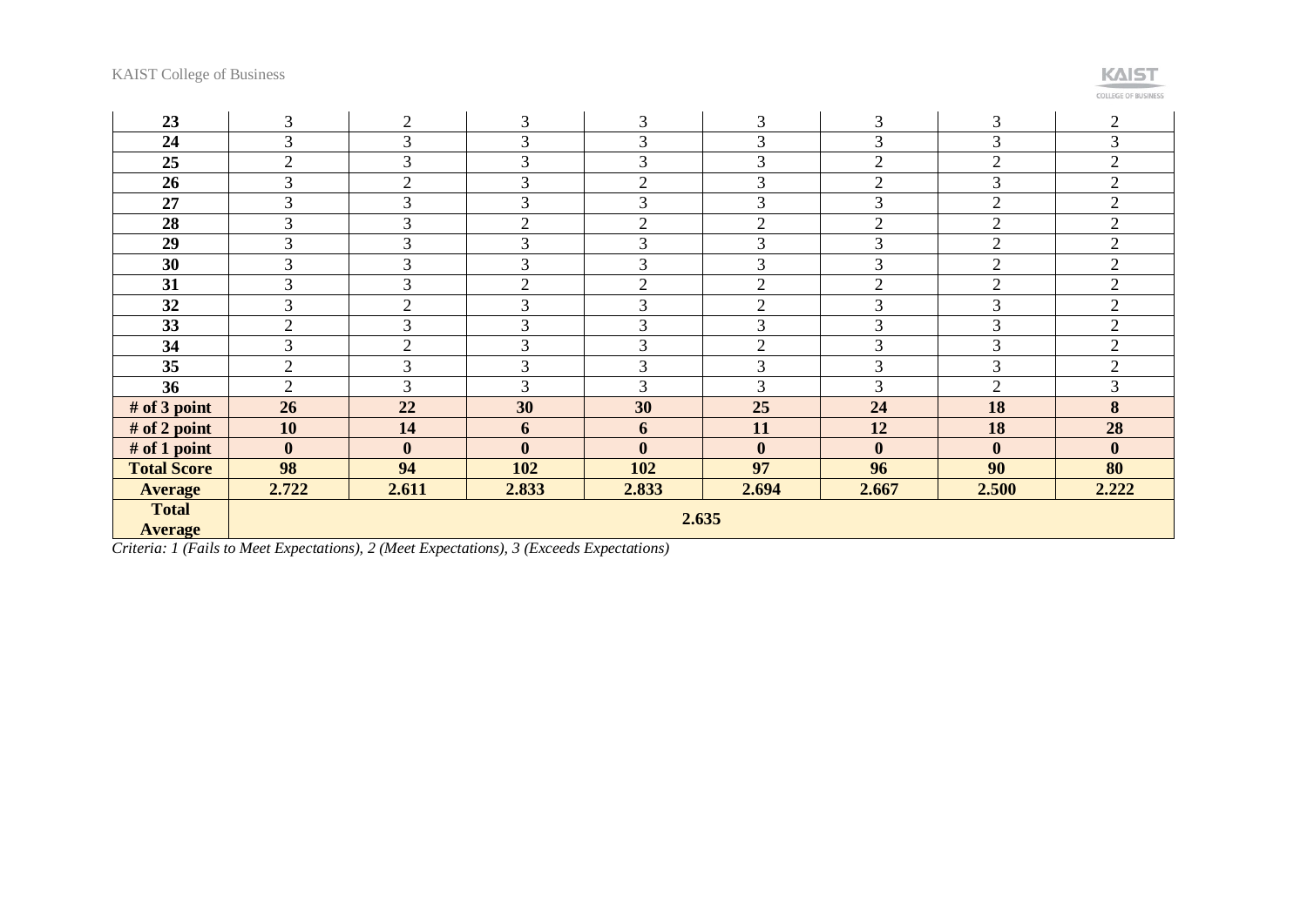|                                                                  | <b>Assessment Learning Goal 2 (L2): IM694_Advanced Business Analytics</b>                 |                                |                                     |                                  |                                  |  |  |
|------------------------------------------------------------------|-------------------------------------------------------------------------------------------|--------------------------------|-------------------------------------|----------------------------------|----------------------------------|--|--|
| L2. Communication: Our graduates will be effective communicators |                                                                                           |                                |                                     |                                  |                                  |  |  |
|                                                                  | L23. Our student will demonstrate effective interpersonal communication in a team setting |                                |                                     |                                  |                                  |  |  |
|                                                                  |                                                                                           |                                | <b>T2. Balance between</b>          |                                  |                                  |  |  |
|                                                                  | <b>Traits</b>                                                                             | <b>T1. Commitment</b>          | task and interpersonal<br>relations | <b>T3. Contributions</b>         | <b>T4. Stays on track</b>        |  |  |
| <b>Team</b>                                                      | <b>Students</b>                                                                           | 37                             | $\overline{37}$                     | 37                               | 37                               |  |  |
| $\overline{2}$                                                   |                                                                                           | $\overline{2}$                 | $\overline{2}$                      | $\overline{2}$                   | $\overline{2}$                   |  |  |
| 5                                                                | $\overline{2}$                                                                            | $\overline{3}$                 | $\overline{3}$                      | 3                                | 3                                |  |  |
|                                                                  | $\overline{3}$                                                                            | $\overline{2}$                 | $\overline{2}$                      | $\overline{2}$                   | $\overline{2}$                   |  |  |
| 6                                                                | $\overline{4}$                                                                            | $\overline{2}$                 | $\overline{2}$                      | $\overline{2}$                   | $\overline{2}$                   |  |  |
| 6                                                                | 5                                                                                         | $\overline{2}$                 | $\overline{2}$                      | $\overline{2}$                   | $\overline{2}$                   |  |  |
| $\overline{\mathcal{L}}$                                         | 6                                                                                         | $\overline{2}$                 | $\overline{2}$                      | 3                                | $\overline{2}$                   |  |  |
| 5                                                                | $\overline{7}$                                                                            |                                | $\overline{2}$                      | $\overline{2}$                   | $\overline{2}$                   |  |  |
| 6                                                                | 8                                                                                         | 3                              | 3                                   | 3                                | $\overline{2}$                   |  |  |
| 4                                                                | $\overline{9}$                                                                            | $\overline{2}$                 | $\overline{2}$                      | $\overline{2}$                   | $\overline{2}$                   |  |  |
| $\overline{2}$                                                   | 10                                                                                        | $\overline{2}$                 | $\overline{2}$                      | $\overline{2}$                   | $\overline{2}$                   |  |  |
| $\overline{2}$                                                   | 11                                                                                        | $\sqrt{2}$                     | $\overline{2}$                      | $\overline{2}$                   | $\overline{2}$                   |  |  |
| 5                                                                | 12                                                                                        | $\overline{2}$                 | $\overline{2}$                      | $\overline{2}$                   | $\overline{2}$                   |  |  |
| 6                                                                | 13                                                                                        | $\overline{2}$                 | $\overline{2}$                      | $\overline{2}$                   | $\overline{2}$                   |  |  |
| 5                                                                | 14                                                                                        | $\overline{2}$                 | $\overline{2}$                      | $\overline{2}$                   | $\overline{2}$                   |  |  |
|                                                                  | 15                                                                                        |                                |                                     |                                  |                                  |  |  |
| 6<br>3                                                           |                                                                                           | $\mathbf{2}$<br>$\overline{2}$ | $\overline{2}$                      | $\overline{2}$<br>$\overline{2}$ | $\mathfrak{2}$<br>$\overline{2}$ |  |  |
|                                                                  | 16                                                                                        |                                | $\overline{2}$                      |                                  |                                  |  |  |
| $\overline{2}$                                                   | 17                                                                                        | $\overline{2}$                 | $\overline{2}$                      | $\overline{2}$                   | $\overline{2}$                   |  |  |
|                                                                  | 18                                                                                        | $\overline{3}$                 | 3                                   | $\overline{3}$                   | $\overline{2}$                   |  |  |
| 4                                                                | 19                                                                                        | $\overline{2}$                 | $\overline{3}$                      | $\overline{2}$                   | $\overline{2}$                   |  |  |
| 4                                                                | 20                                                                                        | $\overline{2}$                 | $\mathbf{2}$                        | $\overline{2}$                   | $\overline{2}$                   |  |  |
| 4                                                                | 21                                                                                        | $\overline{2}$                 | $\overline{2}$                      | $\overline{2}$                   | $\overline{2}$                   |  |  |
|                                                                  | 22                                                                                        | $\overline{2}$                 | $\overline{2}$                      | $\overline{2}$                   | $\overline{2}$                   |  |  |
| 5                                                                | $\overline{23}$                                                                           | $\overline{3}$                 | $\overline{2}$                      | 3                                | $\overline{2}$                   |  |  |
| 6                                                                | 24                                                                                        | $\overline{2}$                 | 3                                   | 3                                | $\overline{2}$                   |  |  |
| $\overline{2}$                                                   | 25                                                                                        | $\overline{2}$                 | $\overline{2}$                      | $\overline{2}$                   | $\overline{2}$                   |  |  |
| 3                                                                | 26                                                                                        | $\overline{2}$                 | $\overline{2}$                      | $\overline{2}$                   | $\overline{2}$                   |  |  |
| 3                                                                | 27                                                                                        | $\overline{2}$                 | $\overline{2}$                      | $\overline{2}$                   | $\overline{2}$                   |  |  |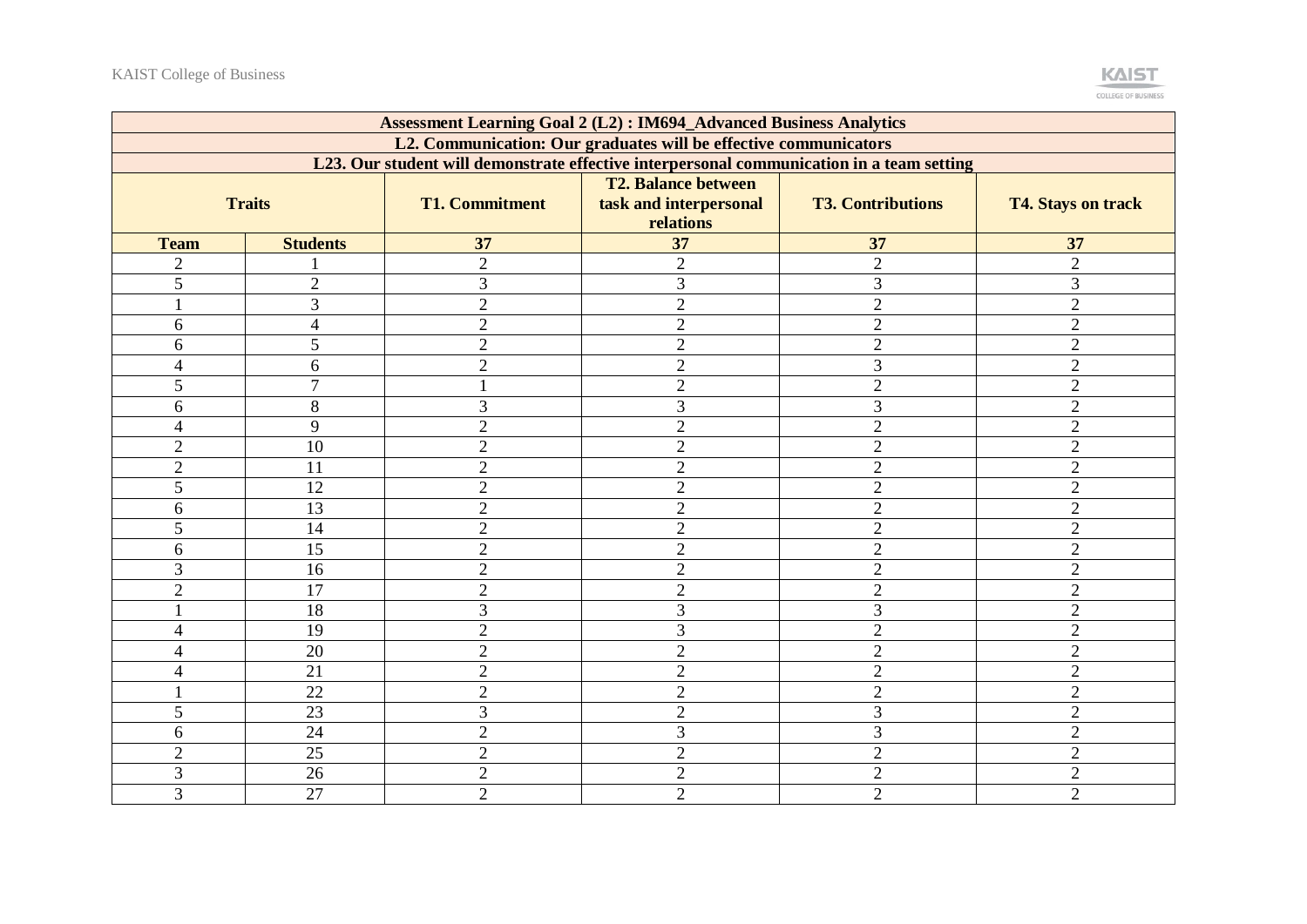| $\mathcal{R}$                 | 28                 | ി                           | ◠     | ◠              | ി                           |
|-------------------------------|--------------------|-----------------------------|-------|----------------|-----------------------------|
| $\mathcal{R}$                 | 29                 |                             | ↑     |                | $\overline{2}$              |
| $\sim$                        | 30                 |                             |       |                | $\bigcap$                   |
|                               | 31                 |                             |       |                | 3                           |
|                               | 32                 |                             |       |                | $\Omega$                    |
| 4                             | 33                 |                             |       |                |                             |
| $\mathcal{R}$                 | 34                 | $\mathcal{D}_{\mathcal{L}}$ | ⌒     | ◠              | $\mathcal{D}_{\mathcal{L}}$ |
| $\bigcap$                     | 35                 | ◠                           | ⌒     | ◠              | $\bigcap$                   |
|                               | 36                 |                             |       |                | $\overline{2}$              |
|                               | 37                 | ◠                           | ◠     | ◠              | $\bigcap$                   |
|                               | # of 3 point       |                             | C.    |                |                             |
|                               | # of 2 point       | 29                          | 31    | 28             | 35                          |
|                               | # of 1 point       |                             |       | $\overline{2}$ | $\mathbf{0}$                |
|                               | <b>Total Score</b> | 76                          | 78    | 79             | 76                          |
|                               | <b>Average</b>     | 2.054                       | 2.108 | 2.135          | 2.054                       |
| <b>Total Average</b><br>2.088 |                    |                             |       |                |                             |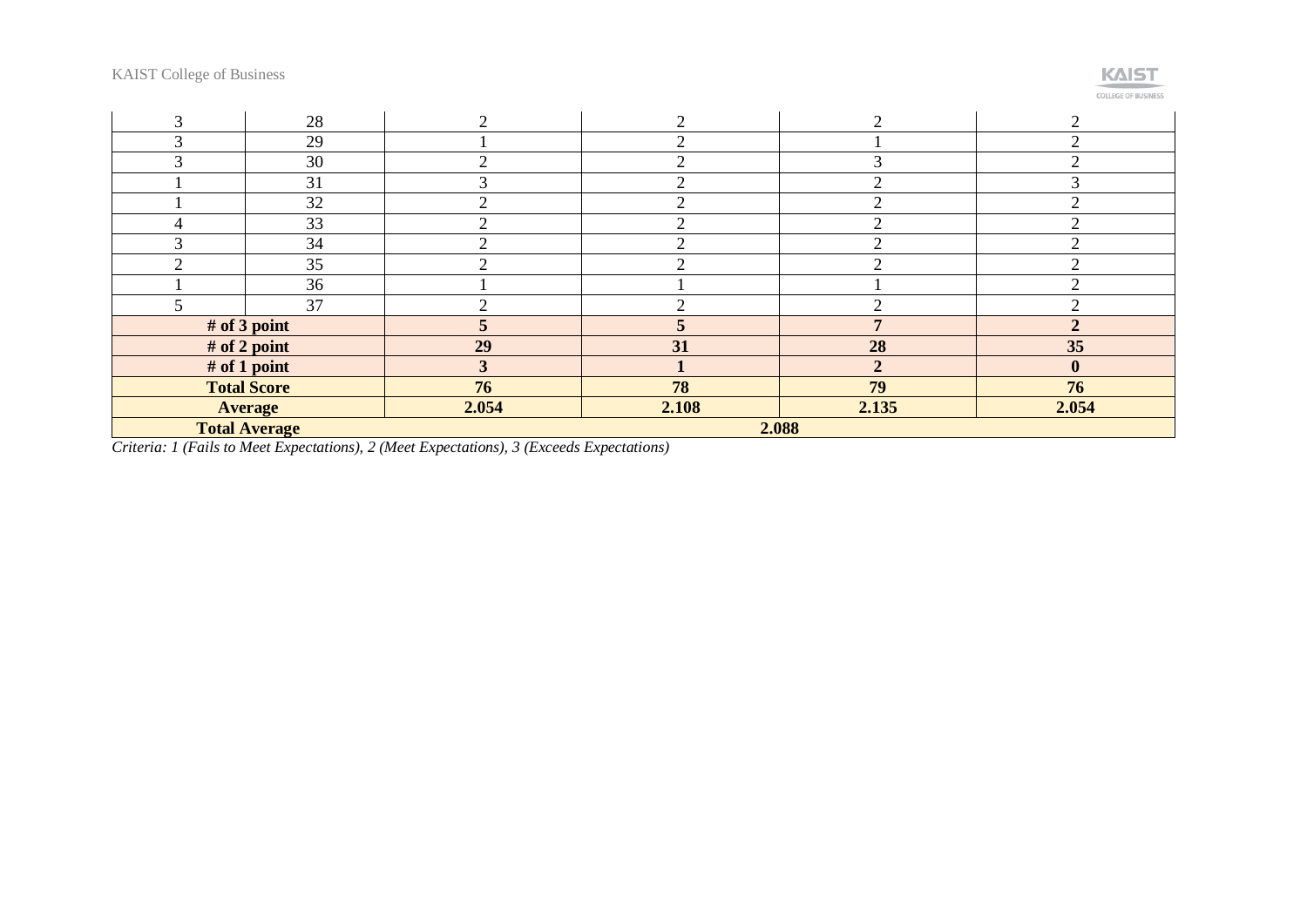|                                                                                                                                                                                                | Assessment Learning Goal 3 (L3): IM623_Data Mining and Intelligent Marketing                                                              |                                                            |                                                    |                                                                   |                                          |                                          |                                 |  |
|------------------------------------------------------------------------------------------------------------------------------------------------------------------------------------------------|-------------------------------------------------------------------------------------------------------------------------------------------|------------------------------------------------------------|----------------------------------------------------|-------------------------------------------------------------------|------------------------------------------|------------------------------------------|---------------------------------|--|
| L3. Strategic Thinking & Cross-disciplinary Competency: Our graduates will be able to strategically analyze business cases and integrate<br>different disciplines in solving business problems |                                                                                                                                           |                                                            |                                                    |                                                                   |                                          |                                          |                                 |  |
|                                                                                                                                                                                                | L31. Our student will use appropriate analytical techniques to solve business problems and will demonstrate the ability of sound business |                                                            |                                                    |                                                                   |                                          |                                          |                                 |  |
|                                                                                                                                                                                                | judgment.                                                                                                                                 |                                                            |                                                    |                                                                   |                                          |                                          |                                 |  |
| <b>Traits</b>                                                                                                                                                                                  | <b>T1. Factual</b><br>knowledge                                                                                                           | <b>T2. Application</b><br>of strategic<br>analytical tools | <b>T3. Application</b><br>of financial<br>analysis | <b>T4.</b><br><b>Identification of</b><br>case<br>problems/issues | <b>T5. Generation</b><br>of alternatives | <b>T6.</b><br>Recommendati<br><b>ons</b> | <b>T7. Business</b><br>judgment |  |
| <b>Students</b>                                                                                                                                                                                | 36                                                                                                                                        | 36                                                         | 36                                                 | 36                                                                | 36                                       | 36                                       | 36                              |  |
|                                                                                                                                                                                                | 3                                                                                                                                         | 3                                                          | $\overline{2}$                                     | $\overline{2}$                                                    | $\overline{2}$                           | $\overline{2}$                           | $\overline{2}$                  |  |
| $\overline{2}$                                                                                                                                                                                 | 3                                                                                                                                         | 3                                                          | 3                                                  | 3                                                                 | 3                                        | 3                                        | $\overline{2}$                  |  |
| 3                                                                                                                                                                                              | $\overline{3}$                                                                                                                            | 3                                                          | 3                                                  | $\overline{3}$                                                    | 3                                        | 3                                        | 3                               |  |
| 4                                                                                                                                                                                              | 3                                                                                                                                         | 3                                                          | $\overline{2}$                                     | $\overline{2}$                                                    | $\overline{2}$                           | $\overline{2}$                           | $\overline{2}$                  |  |
| 5                                                                                                                                                                                              | 3                                                                                                                                         | $\overline{2}$                                             | 3                                                  | 3                                                                 | $\overline{2}$                           | $\overline{2}$                           | $\overline{2}$                  |  |
| 6                                                                                                                                                                                              | $\overline{2}$                                                                                                                            | 3                                                          | 3                                                  | 3                                                                 | $\overline{3}$                           | $\overline{2}$                           | $\overline{2}$                  |  |
| 7                                                                                                                                                                                              | 3                                                                                                                                         | $\overline{2}$                                             | 3                                                  | $\overline{2}$                                                    | 3                                        | $\overline{2}$                           | 3                               |  |
| 8                                                                                                                                                                                              | $\overline{3}$                                                                                                                            | 3                                                          | 3                                                  | 3                                                                 | 3                                        | 3                                        | $\overline{2}$                  |  |
| $\boldsymbol{9}$                                                                                                                                                                               | $\overline{3}$                                                                                                                            | 3                                                          | 3                                                  | $\overline{3}$                                                    | $\overline{3}$                           | 3                                        | $\overline{3}$                  |  |
| 10                                                                                                                                                                                             | $\overline{2}$                                                                                                                            | $\overline{2}$                                             | 3                                                  | 3                                                                 | 3                                        | 3                                        | $\overline{2}$                  |  |
| 11                                                                                                                                                                                             | 3                                                                                                                                         | $\overline{2}$                                             | 3                                                  | 3                                                                 | 3                                        | 3                                        | 3                               |  |
| 12                                                                                                                                                                                             | 3                                                                                                                                         | 3                                                          | 3                                                  | 3                                                                 | 3                                        | 3                                        | 3                               |  |
| 13                                                                                                                                                                                             | $\overline{2}$                                                                                                                            | 3                                                          | 3                                                  | 3                                                                 | 3                                        | $\overline{2}$                           | $\overline{2}$                  |  |
| 14                                                                                                                                                                                             | 3                                                                                                                                         | $\overline{2}$                                             | 3                                                  | $\overline{2}$                                                    | 3                                        | $\overline{2}$                           | 3                               |  |
| 15                                                                                                                                                                                             | 3                                                                                                                                         | 3                                                          | 3                                                  | $\overline{3}$                                                    | 3                                        | 3                                        | $\overline{2}$                  |  |
| 16                                                                                                                                                                                             | $\overline{3}$                                                                                                                            | 3                                                          | $\overline{2}$                                     | $\overline{2}$                                                    | $\overline{2}$                           | $\overline{2}$                           | $\overline{2}$                  |  |
| 17                                                                                                                                                                                             | 3                                                                                                                                         | 3                                                          | 3                                                  | 3                                                                 | 3                                        | 3                                        | $\overline{2}$                  |  |
| 18                                                                                                                                                                                             | 3                                                                                                                                         | 3                                                          | 3                                                  | 3                                                                 | 3                                        | 3                                        | 3                               |  |
| 19                                                                                                                                                                                             | 3                                                                                                                                         | 3                                                          | 3                                                  | 3                                                                 | 3                                        | 3                                        | 3                               |  |
| 20                                                                                                                                                                                             | 3                                                                                                                                         | 3                                                          | 3                                                  | $\overline{3}$                                                    | $\overline{3}$                           | 3                                        | $\overline{2}$                  |  |
| 21                                                                                                                                                                                             | 3                                                                                                                                         | $\overline{3}$                                             | 3                                                  | $\overline{3}$                                                    | 3                                        | 3                                        | $\overline{3}$                  |  |
| 22                                                                                                                                                                                             | $\overline{2}$                                                                                                                            | $\overline{2}$                                             | 3                                                  | $\overline{3}$                                                    | 3                                        | 3                                        | $\overline{2}$                  |  |
| 23                                                                                                                                                                                             | 3                                                                                                                                         | $\overline{2}$                                             | 3                                                  | 3                                                                 | 3                                        | 3                                        | 3                               |  |
| 24                                                                                                                                                                                             | 3                                                                                                                                         | 3                                                          | 3                                                  | 3                                                                 | 3                                        | 3                                        | 3                               |  |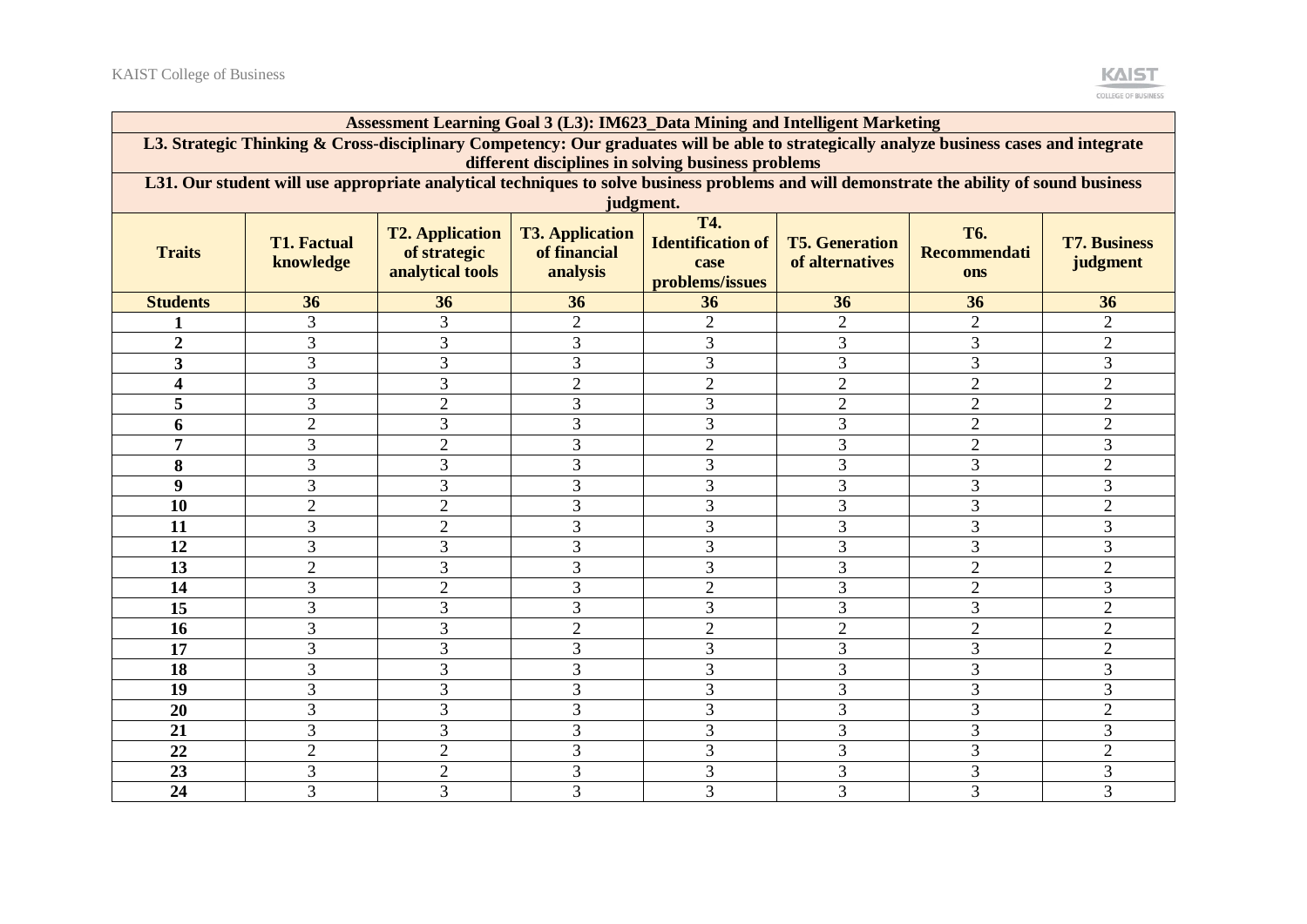

**COLLEGE OF BUSINESS** 

| 25                   | 2                        | 3                        | 3                        | 3                        | 3                        | 2                | $\overline{2}$   |
|----------------------|--------------------------|--------------------------|--------------------------|--------------------------|--------------------------|------------------|------------------|
| 26                   | 3                        | 3                        | 3                        | 3                        | 3                        | 3                | 3                |
| 27                   | 3                        | 3                        | 3                        | 3                        | 3                        | 3                | $\overline{2}$   |
| 28                   | ⌒<br>J.                  | 3                        | 3                        | 3                        |                          | 3                | $\overline{2}$   |
| 29                   | ⌒<br>J.                  | 3                        | $\overline{2}$           | $\overline{2}$           | ◠                        | $\overline{2}$   | $\overline{2}$   |
| 30                   | 3                        | 3                        | 3                        | 3                        | 3                        | 3                | $\overline{2}$   |
| 31                   | $\sim$                   | 3                        | 3                        | 3                        | ⌒                        | 3                | $\overline{2}$   |
| 32                   | 3                        | ⌒                        | $\overline{2}$           | $\overline{2}$           | ◠                        | $\overline{2}$   | $\overline{2}$   |
| 33                   | 3                        | 3                        | 3                        | 3                        | 3                        | 3                | 3                |
| 34                   | 3                        | 3                        | 3                        | 3                        | 3                        | 3                | 3                |
| 35                   | $\overline{2}$           | 3                        | 3                        | 3                        | $\sim$<br>K              | 3                | 3                |
| 36                   | $\overline{2}$           | 3                        | 3                        | 3                        | 3                        | 3                | $\overline{2}$   |
| 37                   | $\overline{\phantom{a}}$ | $\overline{\phantom{a}}$ | $\overline{\phantom{0}}$ | $\overline{\phantom{a}}$ | $\overline{\phantom{a}}$ |                  |                  |
| # of 3 point         | 29                       | 29                       | 31                       | 29                       | 30                       | 25               | 15               |
| # of 2 point         | $\overline{7}$           | $\overline{7}$           | 5                        | $\overline{7}$           | 6                        | 11               | 21               |
| # of 1 point         | $\boldsymbol{0}$         | $\boldsymbol{0}$         | $\boldsymbol{0}$         | $\bf{0}$                 | $\mathbf{0}$             | $\boldsymbol{0}$ | $\boldsymbol{0}$ |
| <b>Total Score</b>   | 101                      | 101                      | 103                      | 101                      | 102                      | 97               | 87               |
| <b>Average</b>       | 2.806                    | 2.806                    | 2.861                    | 2.806                    | 2.833                    | 2.694            | 2.417            |
| <b>Total Average</b> |                          |                          |                          | 2.746                    |                          |                  |                  |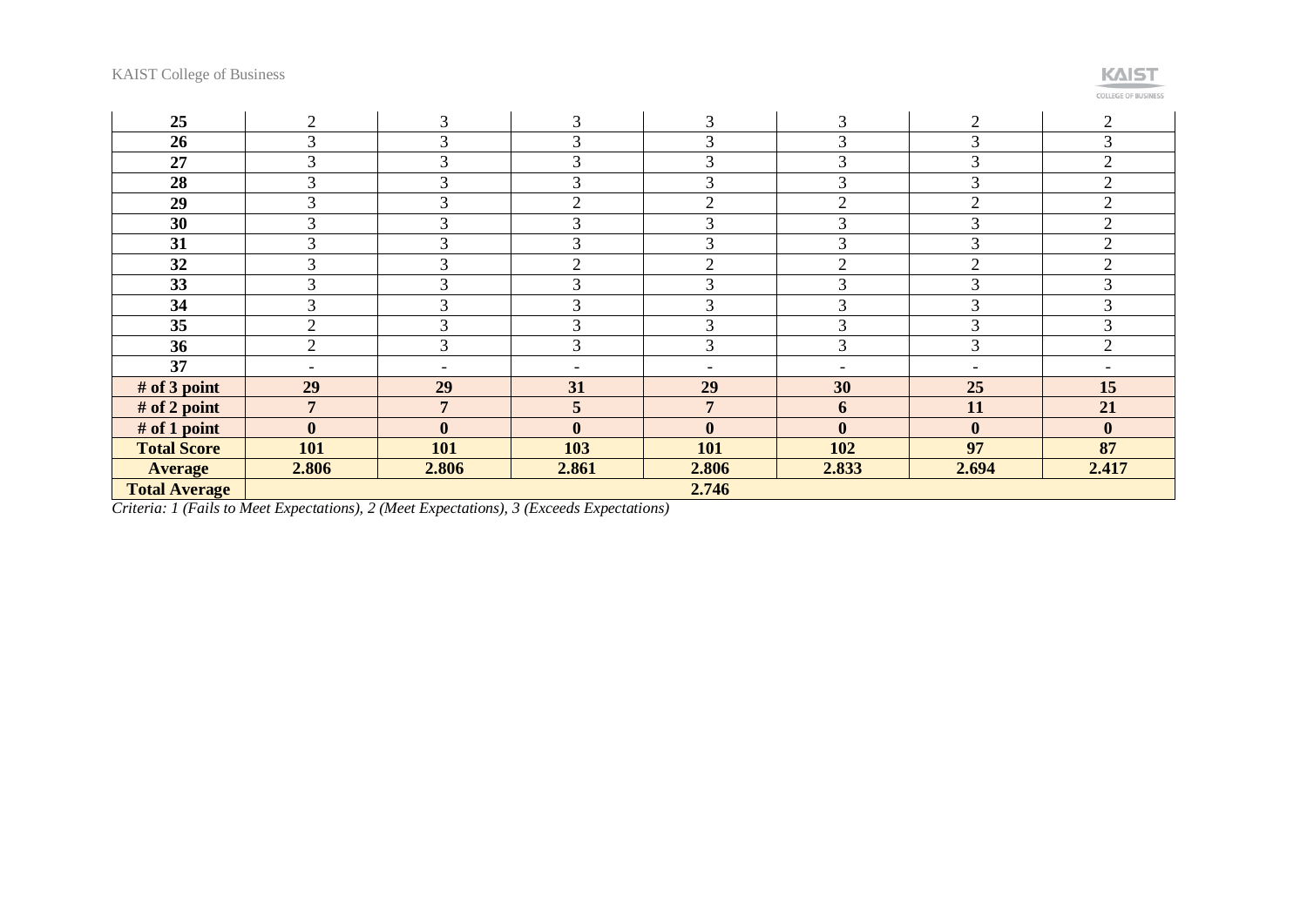

| <b>Assessment Learning Goal 3 (L3): IM694_Advanced Business Analytics</b>                                                                                                                      |                      |                                |                                |                                    |                                |                           |  |
|------------------------------------------------------------------------------------------------------------------------------------------------------------------------------------------------|----------------------|--------------------------------|--------------------------------|------------------------------------|--------------------------------|---------------------------|--|
| L3. Strategic Thinking & Cross-disciplinary Competency: Our graduates will be able to strategically analyze business cases and integrate<br>different disciplines in solving business problems |                      |                                |                                |                                    |                                |                           |  |
| L32. Our students will synthesize different discipline areas                                                                                                                                   |                      |                                |                                |                                    |                                |                           |  |
| <b>Traits</b>                                                                                                                                                                                  | <b>Consideration</b> | <b>Management</b><br>principle | <b>Discipline</b><br>knowledge | <b>Intellectual</b><br>sensitivity | <b>Horizontal</b><br>synthesis | <b>Vertical synthesis</b> |  |
| <b>Students</b>                                                                                                                                                                                | 37                   | 37                             | 37                             | 37                                 | 37                             | 37                        |  |
|                                                                                                                                                                                                | $\overline{2}$       | $\overline{2}$                 | $\overline{2}$                 | $\overline{2}$                     | $\overline{2}$                 | $\overline{2}$            |  |
| $\overline{2}$                                                                                                                                                                                 | 3                    | $\overline{2}$                 | $\overline{2}$                 | 3                                  | 3                              | 3                         |  |
| 3                                                                                                                                                                                              | $\overline{2}$       | $\overline{2}$                 | $\overline{2}$                 | $\overline{2}$                     | $\overline{2}$                 | $\overline{2}$            |  |
| $\overline{\mathbf{4}}$                                                                                                                                                                        | $\overline{2}$       | $\overline{2}$                 | $\overline{2}$                 | $\overline{2}$                     | $\overline{2}$                 | $\overline{2}$            |  |
| 5                                                                                                                                                                                              | $\overline{3}$       | $\overline{2}$                 | 3                              | $\overline{3}$                     | $\overline{2}$                 | 3                         |  |
| 6                                                                                                                                                                                              | $\overline{2}$       | $\overline{2}$                 | $\overline{2}$                 | $\overline{2}$                     | $\overline{2}$                 | $\overline{2}$            |  |
| 7                                                                                                                                                                                              | $\overline{c}$       | $\overline{2}$                 | $\overline{2}$                 | $\overline{c}$                     | $\overline{2}$                 | $\overline{2}$            |  |
| 8                                                                                                                                                                                              | 3                    | $\overline{2}$                 | 3                              | 3                                  | 3                              | $\overline{2}$            |  |
| 9                                                                                                                                                                                              | $\overline{2}$       | $\overline{2}$                 | $\overline{2}$                 | $\overline{2}$                     | $\overline{2}$                 | $\overline{2}$            |  |
| 10                                                                                                                                                                                             | $\overline{2}$       | $\overline{2}$                 | $\overline{2}$                 | $\overline{2}$                     | $\overline{2}$                 | $\overline{2}$            |  |
| 11                                                                                                                                                                                             | $\overline{2}$       | 3                              | $\overline{2}$                 | $\overline{2}$                     | $\overline{2}$                 | $\overline{2}$            |  |
| 12                                                                                                                                                                                             | $\overline{2}$       | 3                              | $\overline{2}$                 | $\overline{2}$                     | $\overline{2}$                 | $\overline{2}$            |  |
| 13                                                                                                                                                                                             | $\overline{2}$       | $\overline{2}$                 | $\overline{2}$                 | $\overline{2}$                     | $\overline{2}$                 | $\overline{2}$            |  |
| 14                                                                                                                                                                                             | $\overline{2}$       | $\overline{2}$                 | $\overline{2}$                 | $\overline{2}$                     | $\overline{2}$                 | $\overline{2}$            |  |
| 15                                                                                                                                                                                             | $\overline{2}$       | 3                              | 3                              | $\overline{2}$                     | $\overline{2}$                 | 3                         |  |
| 16                                                                                                                                                                                             | 3                    | $\overline{2}$                 | $\overline{2}$                 | $\overline{2}$                     | 3                              | $\overline{2}$            |  |
| 17                                                                                                                                                                                             | $\overline{2}$       | $\overline{2}$                 | $\overline{2}$                 | $\overline{c}$                     | $\overline{2}$                 | $\overline{2}$            |  |
| 18                                                                                                                                                                                             | $\overline{2}$       | 3                              | $\overline{2}$                 | 3                                  | $\overline{2}$                 | $\overline{2}$            |  |
| 19                                                                                                                                                                                             | $\overline{2}$       | $\overline{2}$                 | $\overline{2}$                 | $\overline{2}$                     | $\overline{2}$                 | $\overline{2}$            |  |
| 20                                                                                                                                                                                             | $\overline{2}$       | $\overline{2}$                 | $\overline{2}$                 | $\overline{2}$                     | $\overline{2}$                 | $\overline{2}$            |  |
| 21                                                                                                                                                                                             | $\overline{2}$       | $\overline{2}$                 | $\overline{2}$                 | $\overline{2}$                     | $\overline{2}$                 | $\overline{2}$            |  |
| 22                                                                                                                                                                                             | $\overline{2}$       | $\overline{2}$                 | $\overline{2}$                 | $\overline{2}$                     | $\overline{2}$                 | $\overline{2}$            |  |
| 23                                                                                                                                                                                             | $\overline{2}$       | $\overline{2}$                 | $\overline{2}$                 | $\overline{2}$                     | $\overline{2}$                 | $\overline{2}$            |  |
| 24                                                                                                                                                                                             | $\overline{2}$       | $\overline{2}$                 | $\overline{2}$                 | $\overline{2}$                     | $\overline{2}$                 | $\overline{2}$            |  |
| 25                                                                                                                                                                                             | $\overline{2}$       | $\overline{2}$                 | $\overline{2}$                 | $\overline{2}$                     | $\overline{2}$                 | $\overline{2}$            |  |
| 26                                                                                                                                                                                             | 3                    | $\mathfrak{2}$                 | 3                              | $\overline{c}$                     | 3                              | 3                         |  |
| 27                                                                                                                                                                                             | $\overline{2}$       | $\overline{2}$                 | $\overline{2}$                 | $\overline{2}$                     | $\overline{2}$                 | $\overline{2}$            |  |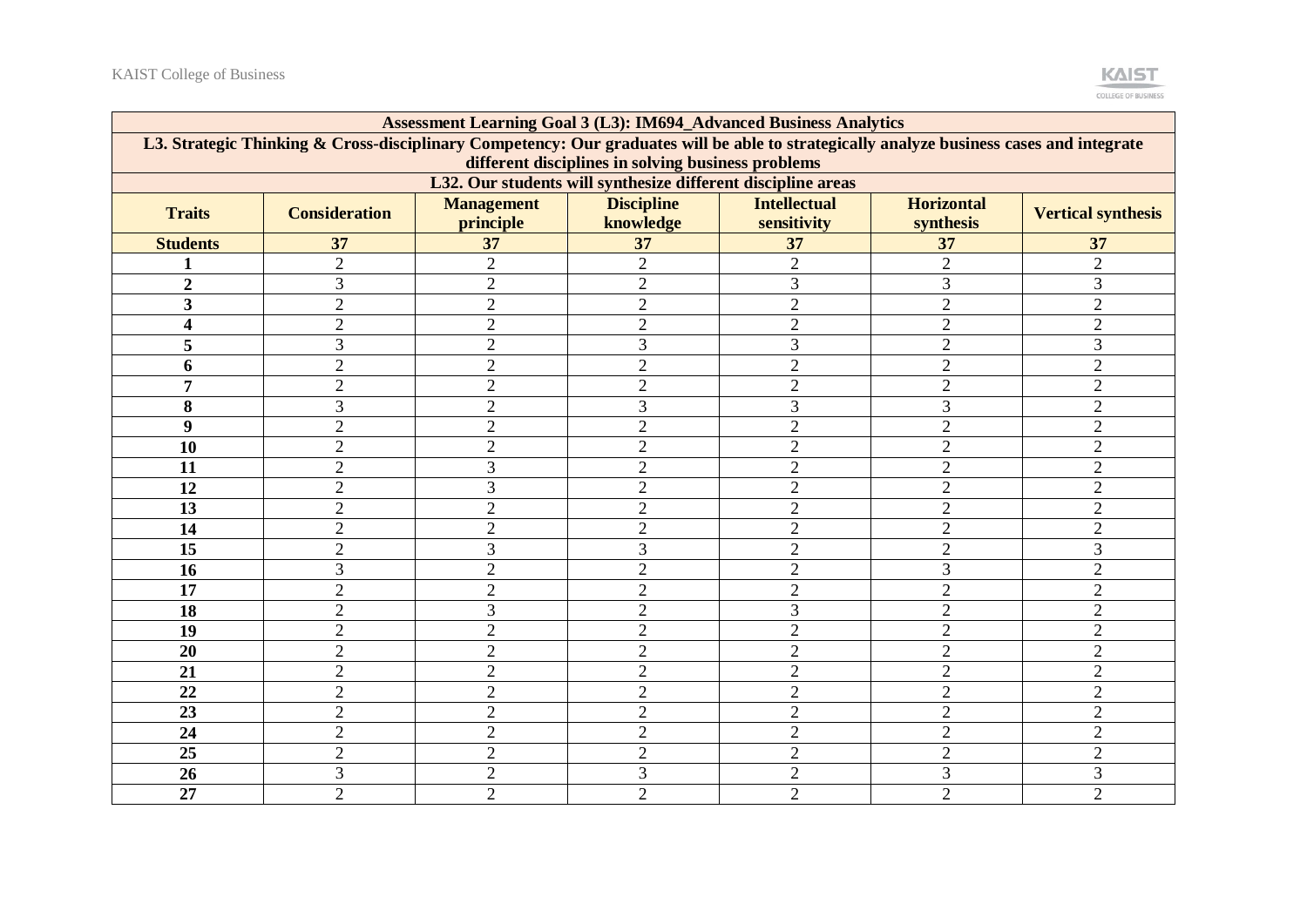## KAIST

| <b>COLLEGE OF BUSINESS</b> |  |  |  |  |
|----------------------------|--|--|--|--|

| 28                   | ◠      | $\overline{2}$ | ◠            | ◠         | $\overline{2}$              |              |
|----------------------|--------|----------------|--------------|-----------|-----------------------------|--------------|
| 29                   | ⌒      | $\overline{2}$ |              | $\sim$    | $\bigcap$                   |              |
| 30                   | 3      | $\mathcal{R}$  |              | $\bigcap$ | 3                           |              |
| 31                   | ⌒      | $\overline{2}$ | ◠            | $\Omega$  | $\overline{2}$              | ⌒            |
| 32                   | ◠      | 3              | ⌒            | $\Omega$  | $\mathcal{D}_{\mathcal{L}}$ | ⌒            |
| 33                   | $\sim$ | $\overline{2}$ |              | 3         | $\overline{2}$              |              |
| 34                   | ◠      | $\bigcirc$     |              | $\bigcap$ | ◠                           |              |
| 35                   | ⌒      | ◠              |              | ⌒         | $\sim$                      |              |
| 36                   |        | ◠              |              | ⌒         |                             |              |
| 37                   | ◠      | $\overline{2}$ |              | ◠         | $\mathcal{D}_{\mathcal{L}}$ |              |
| # of 3 point         | 7      | 6              | 4            | 5         |                             | 6            |
| $#$ of 2 point       | 29     | 31             | 33           | 32        | 31                          | 31           |
| # of 1 point         |        | $\mathbf{0}$   | $\mathbf{0}$ | $\bf{0}$  |                             | $\mathbf{0}$ |
| <b>Total Score</b>   | 80     | 80             | 78           | 79        | 78                          | 80           |
| <b>Average</b>       | 2.162  | 2.162          | 2.108        | 2.135     | 2.108                       | 2.162        |
| <b>Total Average</b> |        |                |              | 2.140     |                             |              |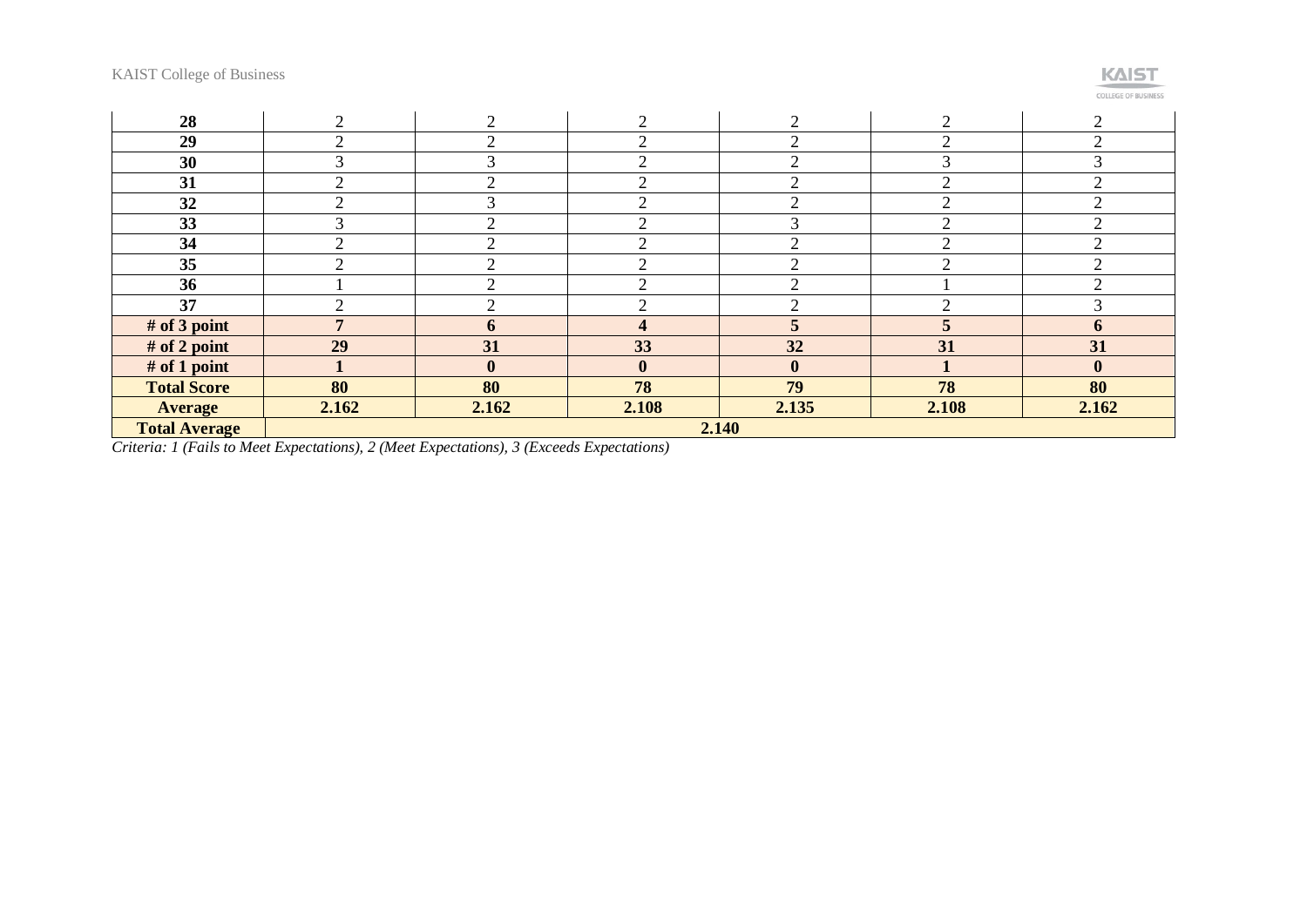

| Assessment Learning Goal 4 (L4): IM623_Data Mining and Intelligent Marketing                                                       |                    |                               |  |  |  |  |  |
|------------------------------------------------------------------------------------------------------------------------------------|--------------------|-------------------------------|--|--|--|--|--|
| L4. Domain Expertise in IT, Media, and Business Analytics: Our graduates will develop professional skills and exhibit professional |                    |                               |  |  |  |  |  |
| competencies                                                                                                                       |                    |                               |  |  |  |  |  |
| L41. Our students will build IT, Media, and Business Analytics specific knowledge and understand the key issues.                   |                    |                               |  |  |  |  |  |
| <b>Traits</b>                                                                                                                      | T1. Build industry | T2. Understand the key issues |  |  |  |  |  |
|                                                                                                                                    | specific knowledge | of business environment       |  |  |  |  |  |
| <b>Students</b>                                                                                                                    | 36                 | 36                            |  |  |  |  |  |
| 1                                                                                                                                  | 3                  | 3                             |  |  |  |  |  |
| $\overline{2}$                                                                                                                     | 3                  | 3                             |  |  |  |  |  |
| 3                                                                                                                                  | 3                  | 3                             |  |  |  |  |  |
| $\overline{\mathbf{4}}$                                                                                                            | 3                  | 3                             |  |  |  |  |  |
| 5                                                                                                                                  | 3                  | $\overline{2}$                |  |  |  |  |  |
| 6                                                                                                                                  | $\overline{2}$     | $\overline{2}$                |  |  |  |  |  |
| 7                                                                                                                                  | 3                  | 3                             |  |  |  |  |  |
| 8                                                                                                                                  | 3                  | 3                             |  |  |  |  |  |
| 9                                                                                                                                  | 3                  | 3                             |  |  |  |  |  |
| 10                                                                                                                                 | $\overline{2}$     | 3                             |  |  |  |  |  |
| 11                                                                                                                                 | 3                  | 3                             |  |  |  |  |  |
| 12                                                                                                                                 | $\overline{2}$     | 3                             |  |  |  |  |  |
| 13                                                                                                                                 | 3                  | 3                             |  |  |  |  |  |
| 14                                                                                                                                 | 3                  | 3                             |  |  |  |  |  |
| 15                                                                                                                                 | 3                  | 3                             |  |  |  |  |  |
| 16                                                                                                                                 | 3                  | 3                             |  |  |  |  |  |
| 17                                                                                                                                 | 3                  | 3                             |  |  |  |  |  |
| 18                                                                                                                                 | 3                  | 3                             |  |  |  |  |  |
| 19                                                                                                                                 | 3                  | 3                             |  |  |  |  |  |
| 20                                                                                                                                 | 3                  | 3                             |  |  |  |  |  |
| 21                                                                                                                                 | $\overline{2}$     | 3                             |  |  |  |  |  |
| 22                                                                                                                                 | $\overline{3}$     | $\mathbf{2}$                  |  |  |  |  |  |
| 23                                                                                                                                 | 3                  | $\sqrt{2}$                    |  |  |  |  |  |
| 24                                                                                                                                 | 3                  | 3                             |  |  |  |  |  |
| 25                                                                                                                                 | $\overline{2}$     | 3                             |  |  |  |  |  |
| 26                                                                                                                                 | 3                  | 3                             |  |  |  |  |  |
| 27                                                                                                                                 | $\overline{3}$     | 3                             |  |  |  |  |  |
|                                                                                                                                    |                    |                               |  |  |  |  |  |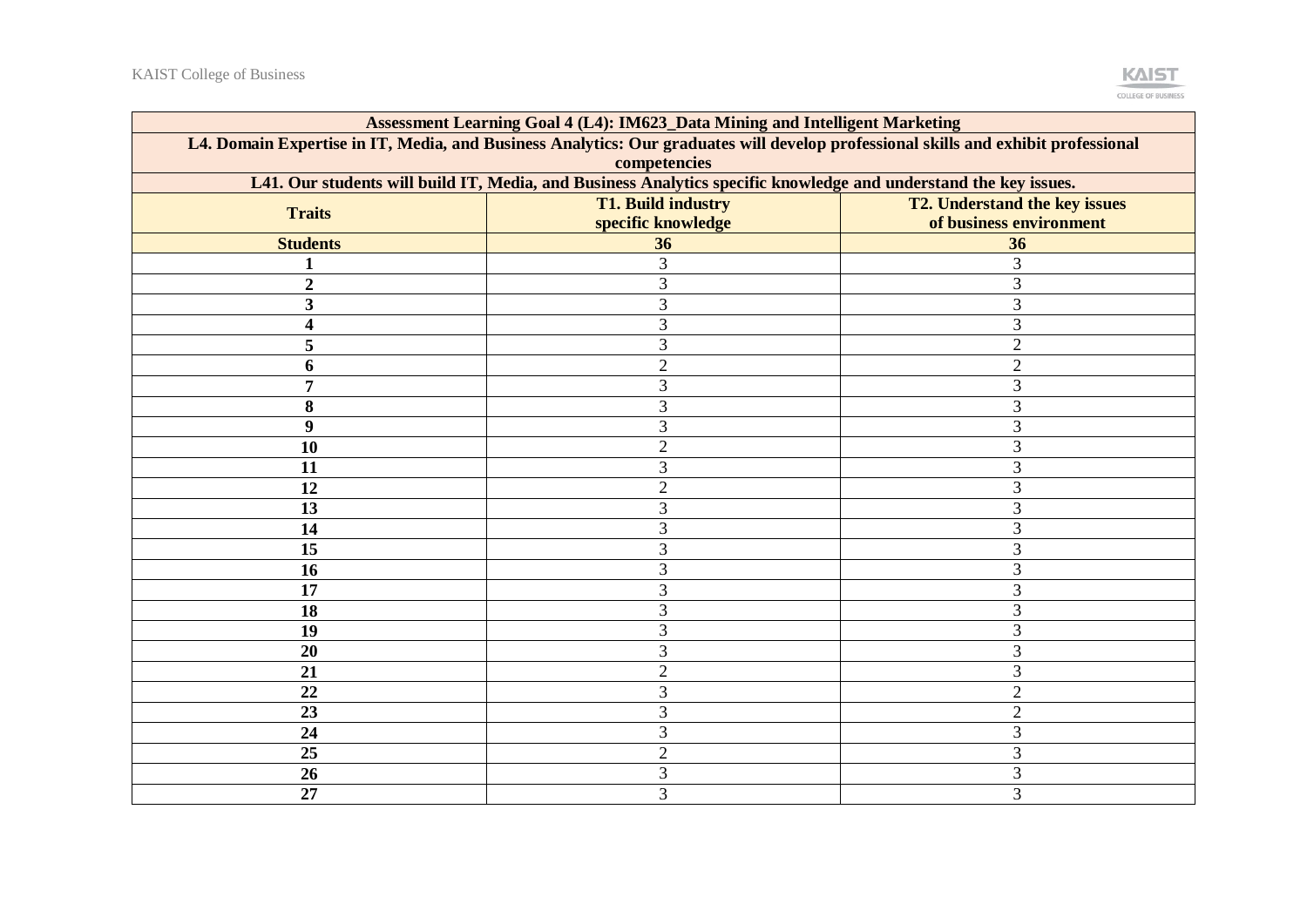# **KAIST**

**COLLEGE OF BUSINESS** 

| 28                   |                  |                  |  |  |  |
|----------------------|------------------|------------------|--|--|--|
| 29                   |                  |                  |  |  |  |
| 30                   |                  |                  |  |  |  |
| 31                   |                  |                  |  |  |  |
| 32                   |                  |                  |  |  |  |
| 33                   |                  |                  |  |  |  |
| 34                   |                  |                  |  |  |  |
| 35                   |                  |                  |  |  |  |
| 36                   |                  |                  |  |  |  |
| # of 3 point         | 29               | 31               |  |  |  |
| # of 2 point         |                  |                  |  |  |  |
| $#$ of 1 point       | $\boldsymbol{0}$ | $\boldsymbol{0}$ |  |  |  |
| <b>Total Score</b>   | 101              | 103              |  |  |  |
| <b>Average</b>       | 2.806            | 2.861            |  |  |  |
| <b>Total Average</b> | 2.833            |                  |  |  |  |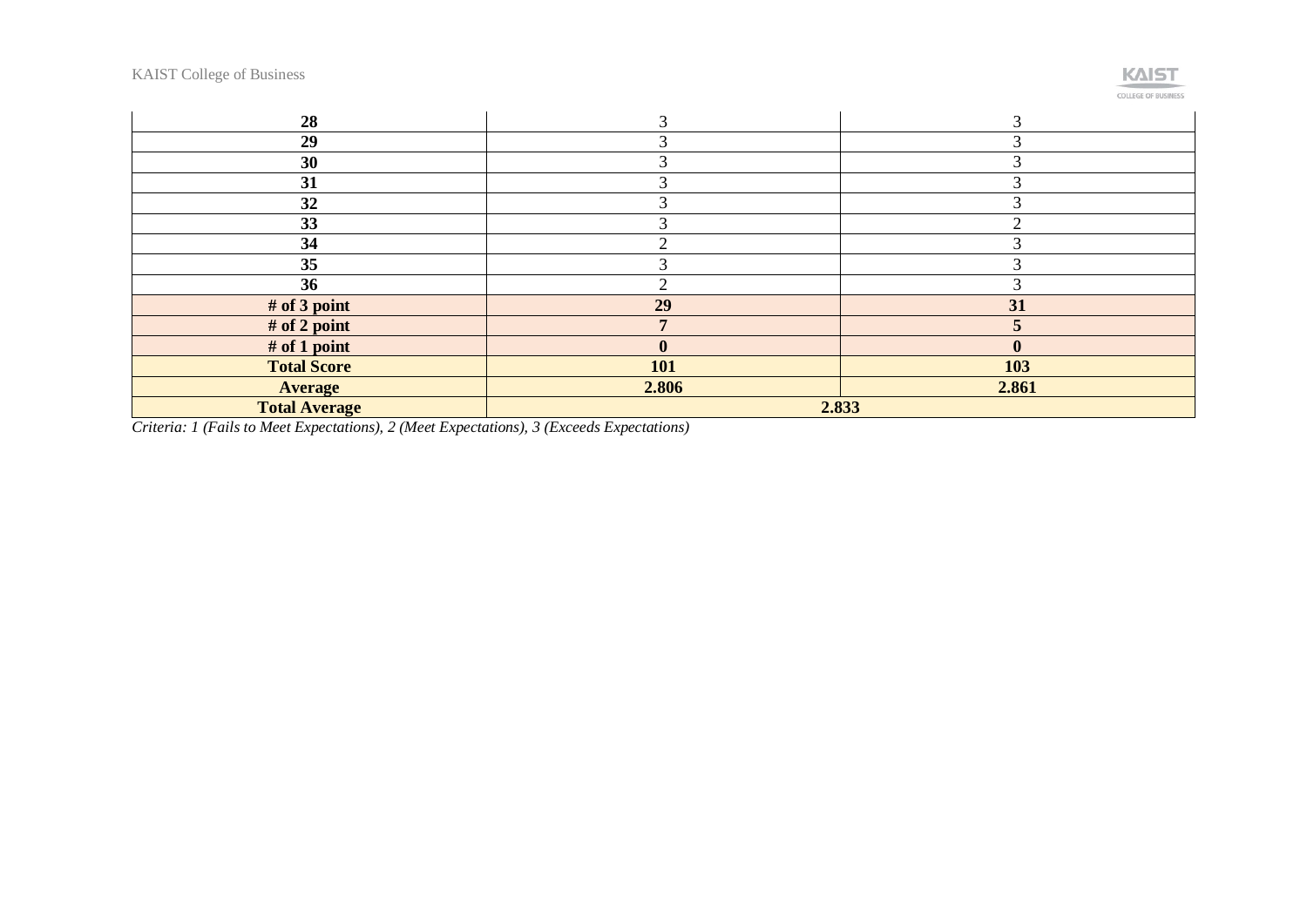

| Assessment Learning Goal 4 (L4): IM623_Data Mining and Intelligent Marketing                                                       |                                            |                                                 |  |  |  |  |  |
|------------------------------------------------------------------------------------------------------------------------------------|--------------------------------------------|-------------------------------------------------|--|--|--|--|--|
| L4. Domain Expertise in IT, Media, and Business Analytics: Our graduates will develop professional skills and exhibit professional |                                            |                                                 |  |  |  |  |  |
| competencies                                                                                                                       |                                            |                                                 |  |  |  |  |  |
| L42. Our students will apply domain expertise to the business problems in the IT, Media, and Business Analytics                    |                                            |                                                 |  |  |  |  |  |
| <b>Traits</b>                                                                                                                      | T1. Apply industry specific knowledge to a | <b>T2. Recommend solutions using structured</b> |  |  |  |  |  |
|                                                                                                                                    | specific problem                           | approach                                        |  |  |  |  |  |
| <b>Students</b>                                                                                                                    | 36                                         | 36                                              |  |  |  |  |  |
|                                                                                                                                    | 3                                          | $\overline{c}$                                  |  |  |  |  |  |
| $\overline{2}$                                                                                                                     | $\overline{2}$                             | 3                                               |  |  |  |  |  |
| 3                                                                                                                                  | 3                                          | 3                                               |  |  |  |  |  |
| 4                                                                                                                                  | 3                                          | 3                                               |  |  |  |  |  |
| 5                                                                                                                                  | 3                                          | $\mathbf{2}$                                    |  |  |  |  |  |
| 6                                                                                                                                  | 3                                          | $\mathbf{2}$                                    |  |  |  |  |  |
| 7                                                                                                                                  | 3                                          | $\overline{2}$                                  |  |  |  |  |  |
| 8                                                                                                                                  | 3                                          | 3                                               |  |  |  |  |  |
| 9                                                                                                                                  | 3                                          | $\overline{2}$                                  |  |  |  |  |  |
| 10                                                                                                                                 | 3                                          | 3                                               |  |  |  |  |  |
| 11                                                                                                                                 | 3                                          | $\mathbf{2}$                                    |  |  |  |  |  |
| 12                                                                                                                                 | 3                                          | 3                                               |  |  |  |  |  |
| 13                                                                                                                                 | 3                                          | 3                                               |  |  |  |  |  |
| 14                                                                                                                                 | $\overline{2}$                             | 3                                               |  |  |  |  |  |
| 15                                                                                                                                 | 3                                          | 3                                               |  |  |  |  |  |
| 16                                                                                                                                 | $\overline{2}$                             | $\overline{2}$                                  |  |  |  |  |  |
| 17                                                                                                                                 | $\overline{2}$                             | 3                                               |  |  |  |  |  |
| 18                                                                                                                                 | 3                                          | 3                                               |  |  |  |  |  |
| 19                                                                                                                                 | 3                                          | 3                                               |  |  |  |  |  |
| 20                                                                                                                                 | 3                                          | 3                                               |  |  |  |  |  |
| 21                                                                                                                                 | 3                                          | 3                                               |  |  |  |  |  |
| 22                                                                                                                                 | 3                                          | 3                                               |  |  |  |  |  |
| 23                                                                                                                                 | $\overline{2}$                             | 3                                               |  |  |  |  |  |
| 24                                                                                                                                 | $\overline{2}$                             | 3                                               |  |  |  |  |  |
| 25                                                                                                                                 | 3                                          | 3                                               |  |  |  |  |  |
| 26                                                                                                                                 | $\overline{2}$                             | $\overline{2}$                                  |  |  |  |  |  |
| 27                                                                                                                                 | 3                                          | $\overline{2}$                                  |  |  |  |  |  |
|                                                                                                                                    |                                            |                                                 |  |  |  |  |  |